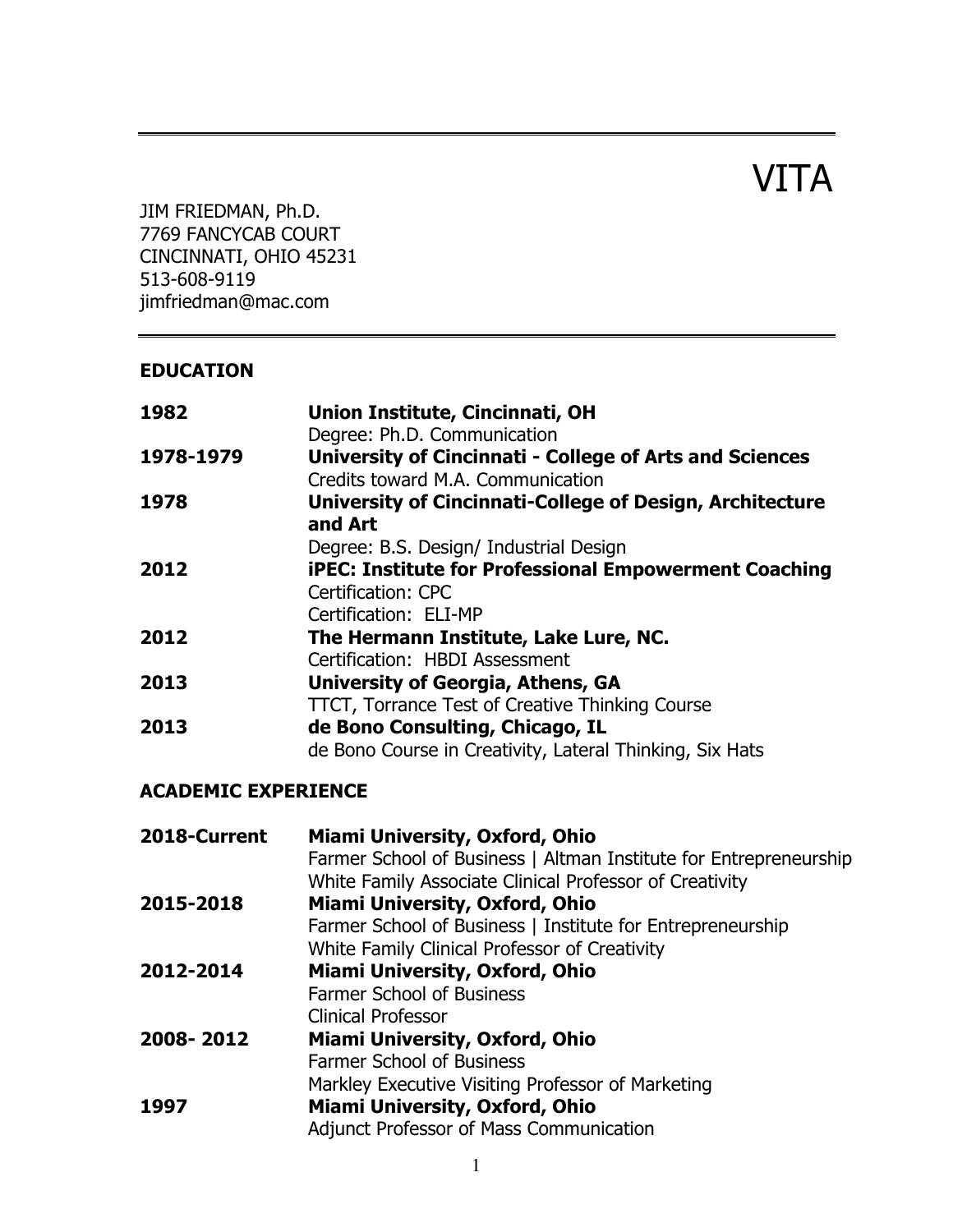## **ACADEMIC EXPERIENCE: CONTINUED**

| 1993-2004 | <b>Thomas More College</b>                                  |
|-----------|-------------------------------------------------------------|
|           | Adjunct Professor of Communication                          |
| 1991-1993 | <b>Hughes High School for the Communication Professions</b> |
|           | Lecturer and Mentor for Broadcast students                  |
| 1986-1989 | <b>Northern Kentucky University</b>                         |
|           | Assistant Professor of Radio/Television/Film                |
| 1986      | <b>University of Cincinnati</b>                             |
|           | Adjunct Professor, Broadcast Writing                        |
| 1985-1986 | <b>Northern Kentucky University</b>                         |
|           | Lecturer in Radio/Television/Film                           |
| 1985      | Cincinnati Technical College - Adjunct Professor            |
| 1984-2002 | <b>The Union Institute</b>                                  |
|           | Adjunct Professor in Communication                          |
| 1983      | <b>Xavier University</b>                                    |
|           | Lecturer in Communication Arts                              |
| 1980-1981 | <b>Wilmington College</b>                                   |
|           | Adjunct Instructor of Fine Arts and Humanities              |
| 1978      | <b>University of Cincinnati</b>                             |
|           | Lecturer: Freshman design seminars                          |
|           |                                                             |

#### **PROFESSIONAL EXPERIENCE**

| <b>World Creativity &amp; Innovation Day/Week</b>                                                                                            |
|----------------------------------------------------------------------------------------------------------------------------------------------|
| Chief Steward, Chair of the International Advisory Board                                                                                     |
| <b>Blind Squirrels Creative Group</b>                                                                                                        |
| Creative Marketing, Branding, Consulting and Coaching                                                                                        |
| <b>Blind Squirrels Production Group, Inc.</b>                                                                                                |
| (Formerly The Magic Production Group, Inc)                                                                                                   |
| Founder, Chief Creative Officer/VP Marketing                                                                                                 |
| Creating/Writing/Producing/Directing Broadcast, Cable                                                                                        |
| programs, corporate communications, educational videos and                                                                                   |
| <b>Integrated Marketing programs</b>                                                                                                         |
| Startalk, Inc.                                                                                                                               |
| Vice-President/Producer                                                                                                                      |
| Produced three movie review features each week                                                                                               |
| Syndicated to television stations in three states                                                                                            |
| The Dreambuilder Institute, Inc.                                                                                                             |
| Founder/President/Producer                                                                                                                   |
| Created and operated a non-profit 501(c) 3 organization<br>dedicated to annual diversity and opportunity-based<br>screenwriting competition. |
|                                                                                                                                              |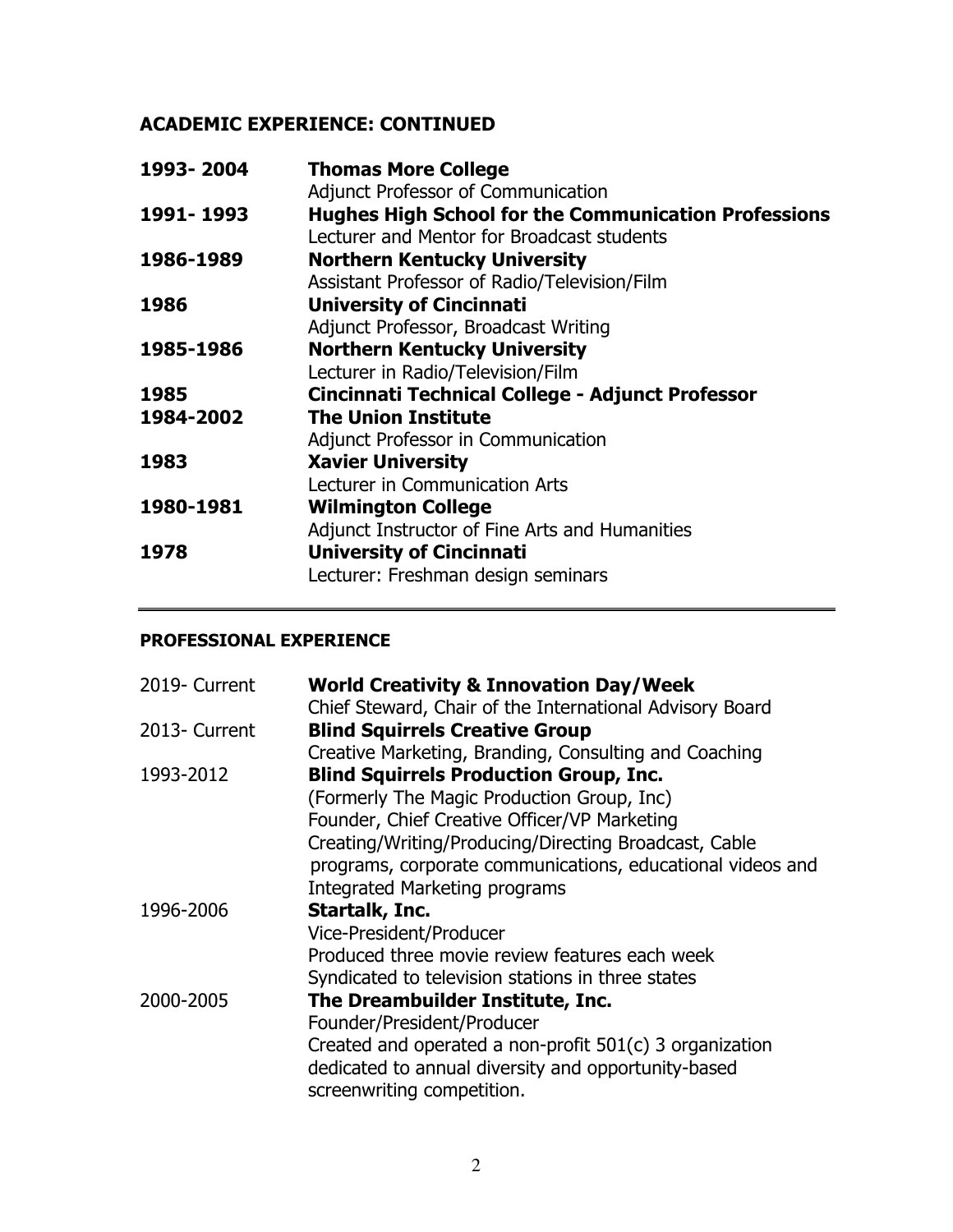#### **PROFESSIONAL EXPERIENCE: CONTINUED**

| 1996-2002 | The Dreambuilder Celebration, Inc.<br>Founder/Vice-President/Producer/Chief Marketing Officer<br>Created and operate an annual diversity and opportunity-based<br>screenwriting competition. Produced and directed eight movies |
|-----------|---------------------------------------------------------------------------------------------------------------------------------------------------------------------------------------------------------------------------------|
| 1993-1998 | and distributed to twenty-seven Midwest stations<br><b>WPTV-TV Channel 5, West Palm Beach, FL</b>                                                                                                                               |
|           | <b>Creator-Supervising Producer</b>                                                                                                                                                                                             |
|           | Responsible for creation and production of local prime                                                                                                                                                                          |
|           | time specials                                                                                                                                                                                                                   |
| 1989-1993 | <b>Scripps Howard Broadcasting Company</b>                                                                                                                                                                                      |
|           | Director of Program Development                                                                                                                                                                                                 |
|           | Responsible for training producers, writers and shooters in all                                                                                                                                                                 |
|           | Scripps stations. Created and produced local programs in                                                                                                                                                                        |
|           | Cleveland, Kansas City, Memphis, West Palm Beach, and                                                                                                                                                                           |
|           | Cincinnati.                                                                                                                                                                                                                     |
| 1981-1985 | <b>PM Magazine/Taft Broadcasting</b>                                                                                                                                                                                            |
|           | Writer-Director-Producer                                                                                                                                                                                                        |
|           | Responsible for production of programs and features                                                                                                                                                                             |
| 1974-1977 | <b>Junior Achievement of Greater Cincinnati</b>                                                                                                                                                                                 |
|           | <b>Executive Program Director</b>                                                                                                                                                                                               |
|           | Responsible for recruiting professional advisors and student<br>participants.                                                                                                                                                   |
|           |                                                                                                                                                                                                                                 |

#### **PROFESSIONAL EXPERIENCE: CONSULTING**

| 2018-2020 | Cedarville University, Dayton, OH Jon Austin (Teaching Creativity) |
|-----------|--------------------------------------------------------------------|
| 2011-2018 | Menaul Art Studios, Tampa, FL, Jerri Menaul (Marketing)            |
| 2011-2013 | Brandflick, Inc,. Covington, KY, David Wecker (Branding)           |
| 2010      | Myca Multimedia & Training Solutions, Patricia Massey (Creativity) |
| 2009      | My Little Red Haus, Heike Haag (Entrepreneurial Considerations)    |
| 2009-2011 | Benedict College, Columbia, SC Love Collins III (Marketing)        |
| 2008-2010 | The Imaginattic: Children's Creativity Workshop, Julie Pfeiffer    |

#### **PROFESSIONAL EXPERIENCE: INTEGRATED MARKETING**

| 2011-<br>GrabTV, Dayton, Ohio |  |
|-------------------------------|--|
|-------------------------------|--|

- 2009-2011 Nestle' Purina, Tales for the Pet Lover's Heart
- 2008 Nestle' Purina, Tales for the Pet Lover's Four Plus Two
- 2005-2007 Pepsi, Everyday Freedom Heroes
- 2000-2003 Daimler Chrysler, Dreambuilder Celebration
- 1996-2003 Procter & Gamble, Dreambuilder Celebration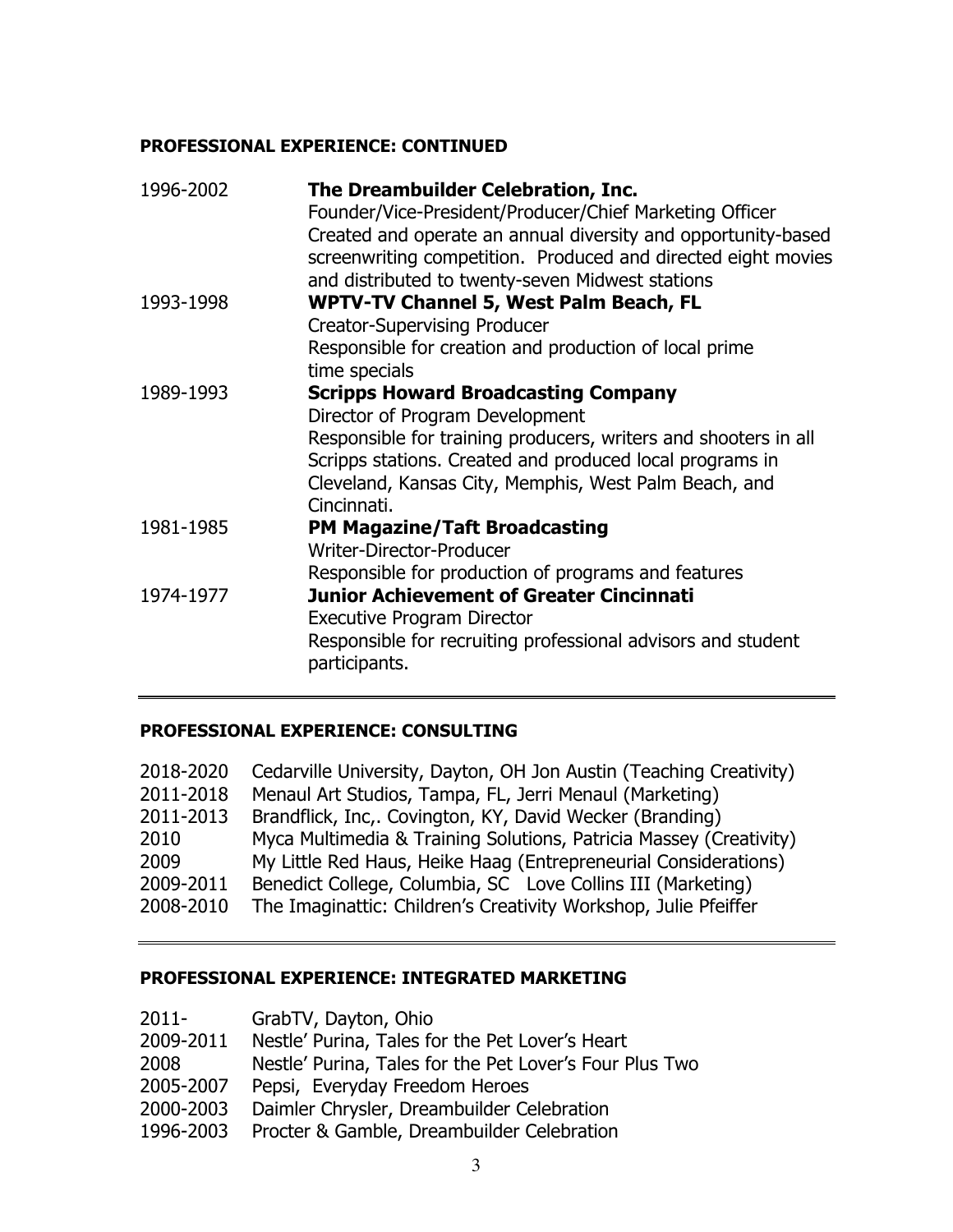#### **HALL OF FAME INDUCTIONS**

- 2012 Society for Professional Journalists Hall of Fame
- 2009 National Broadcasters Hall of Fame
- 2004 Ohio Valley Broadcasting Silver Circle Hall of Fame

#### **NON BROADCAST AWARDS**

| 2020      | Miami University ASG Outstanding Professor Top 10                        |
|-----------|--------------------------------------------------------------------------|
| 2020      | Miami University Student Engagement & Leadership Award Nomination        |
| 2016      | Miami University ASG Outstanding Professor Award                         |
| 2013      | Miami University Smucker Teaching Excellence Award                       |
| 2017-2020 | Miami University Outstanding Professor Award Nomination                  |
| 2012-2020 | Miami University Celtua Commendation Top 100                             |
| 2010-16   | Miami University Outstanding Professor Award Nomination                  |
| 2014      | <b>Outstanding Educator, Cincy Magazine</b>                              |
| 2014      | National Society of Leadership & Success, Sigma Alpha Pi                 |
| 2011      | Miami University Smucker Teaching Excellence Finalist                    |
| 1999      | Outstanding Alumni University of Cincinnati College of Design            |
|           | Architecture Art and Planning                                            |
| 1992-1997 | 16 programs available in the Hamilton County Public Library lending      |
|           | system                                                                   |
| 1990      | Listed in Who's Who in Emerging Leaders in America                       |
| 1989      | Listed in Who's Who in Entertainment                                     |
| 1988      | Named one of 200 University of Cincinnati Alumni since 1910 who          |
|           | made a difference in Cincinnati life                                     |
| 1988      | First Day: A Cincinnati Portrait was placed in Cincinnati's time capsule |
|           | to be opened in 2088                                                     |
| 1978      | US Patents - 4,223,785 and D259,900 plus six foreign patents             |
|           | pending on invention of combination instrument case/stand                |

#### **COURSES TAUGHT**

- ESP 490C: Special Topics: Creativity
- ESP 477: Independent Study
- ESP 461: Entrepreneurial Creativity Consulting
- ESP 394: Applied Entrepreneurship
- ESP 351: Creativity in Entrepreneurship
- ESP 252: Entrepreneurial Mindset: Creativity and Organization
- ESP 103: Creativity, Innovation and Entrepreneurial Thinking
- ESP 101: Entrepreneurship Foundations
- MKT 405: Creating Customer Value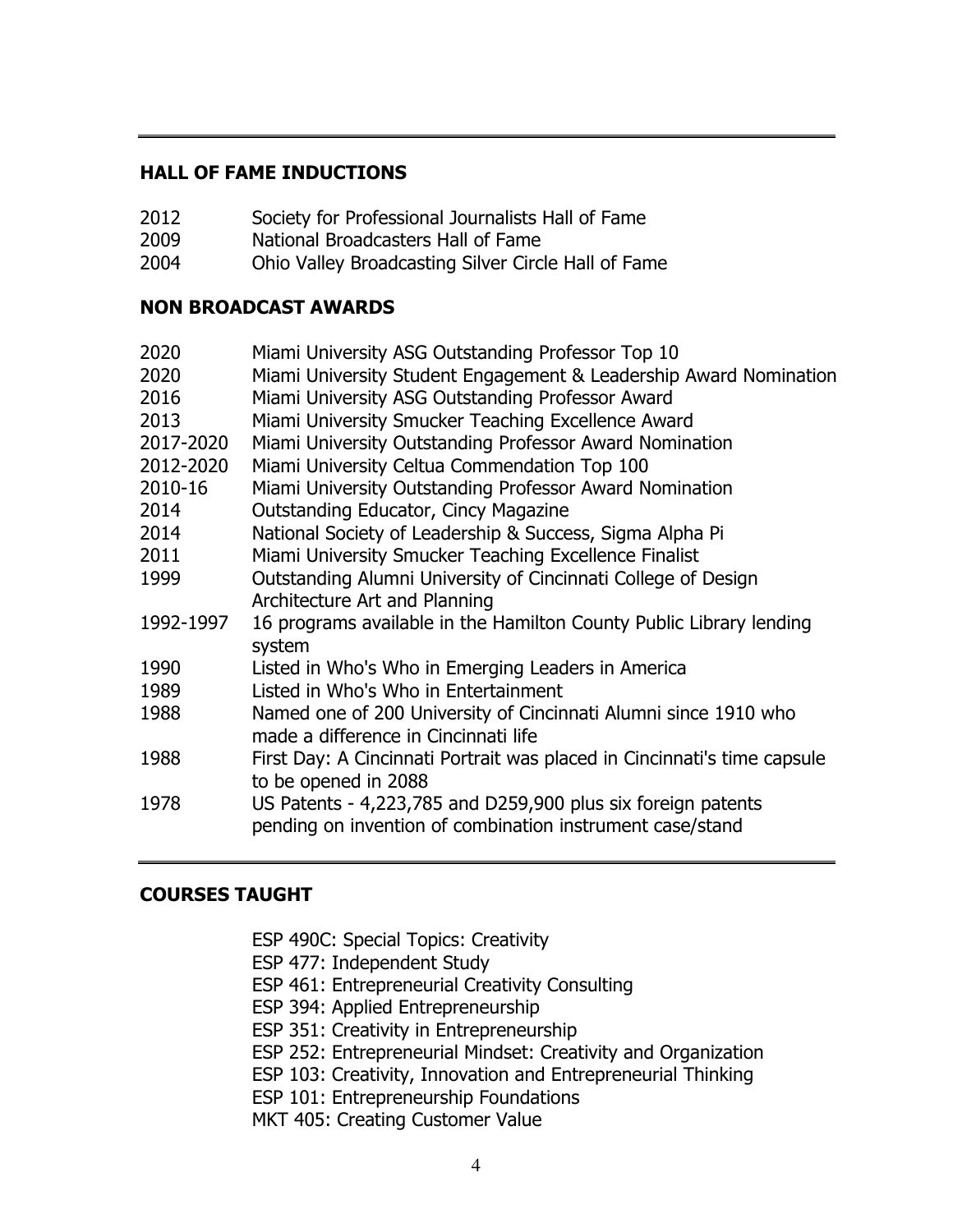#### **COURSES TAUGHT (continued)**

African Women's Entrepreneurship Program Afghan Fulbright Program Summer Business Institute High School Summer Scholars Broadcast Sales and Advertising Principles of Speech Communication Contemporary Mass Communications Organizational Communications Television Production 1: Basic Production Television Production 2: Directing Broadcast Writing Broadcast Promotion Television Production 3: Advanced Production Television Practicum National Systems of Broadcasting Broadcast Criticism

#### **PROFESSIONAL AFFILIATIONS**

USASBE: United States Association Small Business & Entrepreneurship American Psychological Association, Division 10 National Association of Television Arts and Sciences National Association of Television Programming Executives Society of Professional Journalists/ Sigma Delta Chi Association of Educators in Journalism and Mass Communications

#### **UNIVERSITY & COMMITTEE ACTIVITIES: MIAMI UNVERSITY**

| 2015-2020 | Chief Academic Advisor, Altman Institute for Entrepreneurship                         |
|-----------|---------------------------------------------------------------------------------------|
| 2018-2019 | <b>FSB Capstone Committee</b>                                                         |
| 2017-2020 | Core Curriculum Committee                                                             |
| 2019      | <b>ESP 103 Assessment Committee</b>                                                   |
| 2019      | Marketing Department TCPL P&T Committee                                               |
| 2016-2017 | Team Leader, First Year Integrated Core, Creativity Team.                             |
| 2016:     | Chair, Search Committee to hire the new ESP103 instructors.                           |
| 2015      | Committee Co-Chair, Miamideas: Creative Coaches and Cohorts                           |
| 2015      | Farmer School of Business Ad Hoc Committee to revise the business<br>core curriculum. |
| 2015      | Ad Hoc Committee on Development of the FSB Institute for                              |
|           | Innovative Experience and Leadership                                                  |
| 2015      | Faculty Learning Community on Inspiring Creativity and Innovation.                    |
| 2013-2014 | <b>Teaching Effectiveness Committee</b>                                               |
|           |                                                                                       |

2013-2014 Engaging Second Year Students Faculty Leadership Community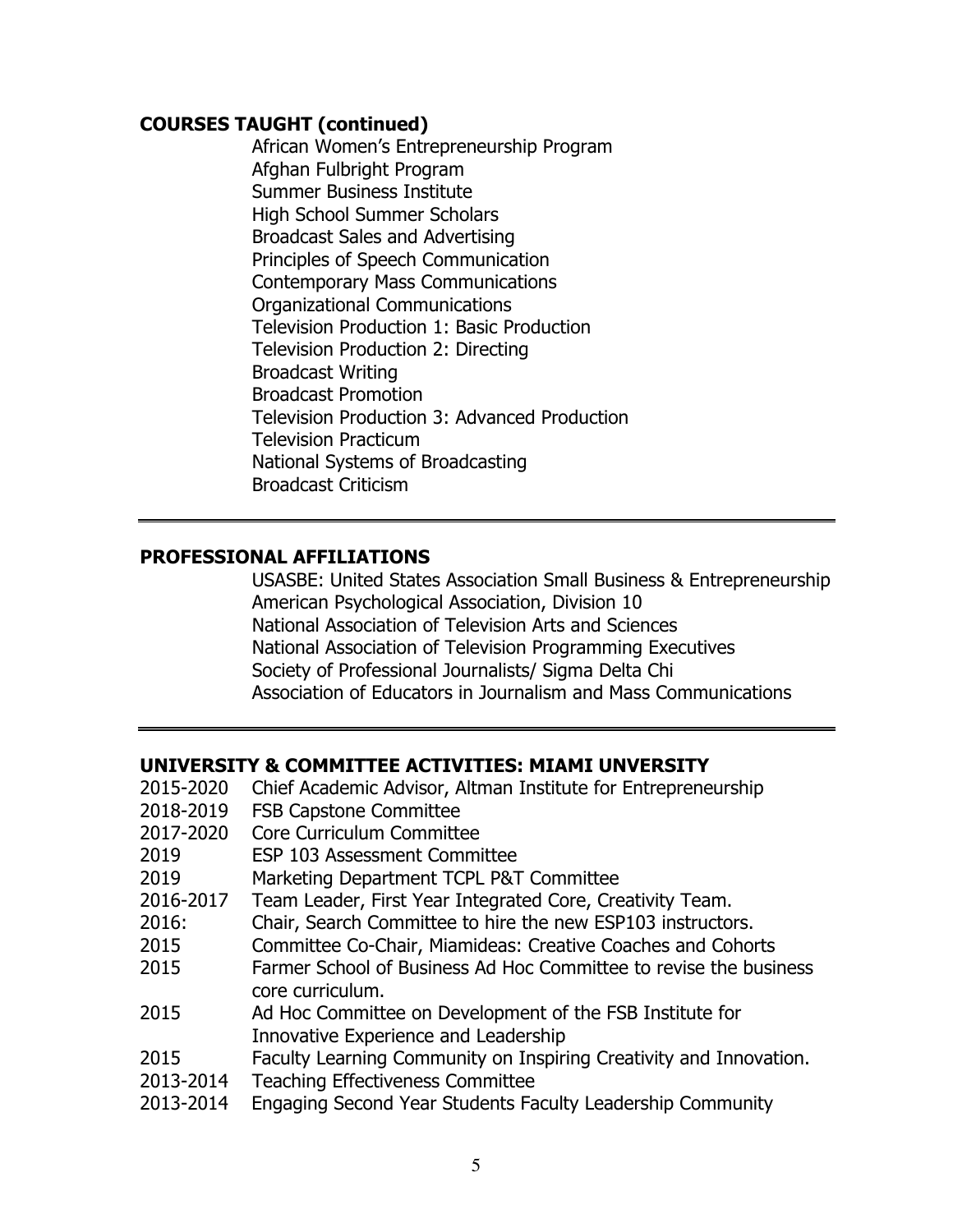## **INVITATIONAL PRESENTATIONS (Partial List)**

| 2020      | Keynote: Semana Mudial De Creatividad E Innovacion, Colombia                                                                                                |
|-----------|-------------------------------------------------------------------------------------------------------------------------------------------------------------|
| 2020      | Teaching Creativity During Covid-19: (CCE) Finland                                                                                                          |
| 2020      | World Creativity & Innovation Week Panel, Jos, Nigeria                                                                                                      |
| 2019      | INCubatoredu Keynote, Creativity in High School Entrepreneurship,<br>Chicago, IL                                                                            |
| 2019      | AIGA Emerge Conference, Personal Branding, Kentucky                                                                                                         |
| 2019      | Academic Advising Winter Retreat Creativity Workshop                                                                                                        |
| 2018-2019 | DECA/BPA: Entrepreneurial Creativity Workshops, Columbus, Ohio                                                                                              |
| 2017      | Keynote, MercyHealth, ReAdmission Creativity Kickoff                                                                                                        |
| 2016      | Workshop, National Undergraduate Business Symposium for<br>administrators of 35 colleges and Universities.                                                  |
| 2016      | Innovation session to re-imagine the President's Mountain Retreat for<br>Miami University President Greg Crawford.                                          |
| 2016      | Workshop, "Reclaiming your Creative Inner Child" and "Adding<br>Creativity to Your Everyday Life for Fun and Profit" Bonita Springs, FL.                    |
| 2015      | Workshop, Alumni Weekend, "Adding Creativity to Your Everyday Life<br>for Fun and Profit."                                                                  |
| 2016      | Workshop, Hamilton High School faculty and Staff, Professional                                                                                              |
| 2016      | Development on Creativity and Collaboration.<br>Speaker, Centerville (Dayton) Noon Optimist Club, Creativity                                                |
| 2015      | Workshop, American Greetings Corporation, Cleveland, Personal<br>Branding.                                                                                  |
| 2015      | Workshop, Worthington/Columbus Library staff, Creative Explosion:<br>Adding Creativity to your job and your life.                                           |
| 2015      | Keynote Speaker, Ohio State Assembly of Association of Surgical<br>Technologists, Columbus, OH. "Lighting The Fuse To Your Personal<br>Creative Explosion." |
| 2015      | Lilly Conference on College Teaching, Building Your Creativity +<br><b>Innovation Toolkit</b>                                                               |
| 2015      | Web Radio Show, "HOLY SHIFT! with Barb Heenan & Lesley<br>Picchietti" based in Chicago about Creativity.                                                    |
| 2015      | Three Week Class: Career Preparation and Personal Branding<br>Sponsored by PSE                                                                              |
| 2015      | Workshop, Personal Branding, FSB Multi-Cultural Business Association.                                                                                       |
| 2015      | Workshop, How to Conduct Effective Empathetic Interviews for<br>Consumer Research, Miami University Start-up Weekend                                        |
| 2015      | Classroom Presentation, innovation in marketing Professor Oakenful's<br>MKT 291 class.                                                                      |
| 2015      | Innovation in Start-Up Businesses Workshop, for High Street Start-ups                                                                                       |
| 2015      | Two Week Class: Importance of Asking Questions Sponsored by PSE                                                                                             |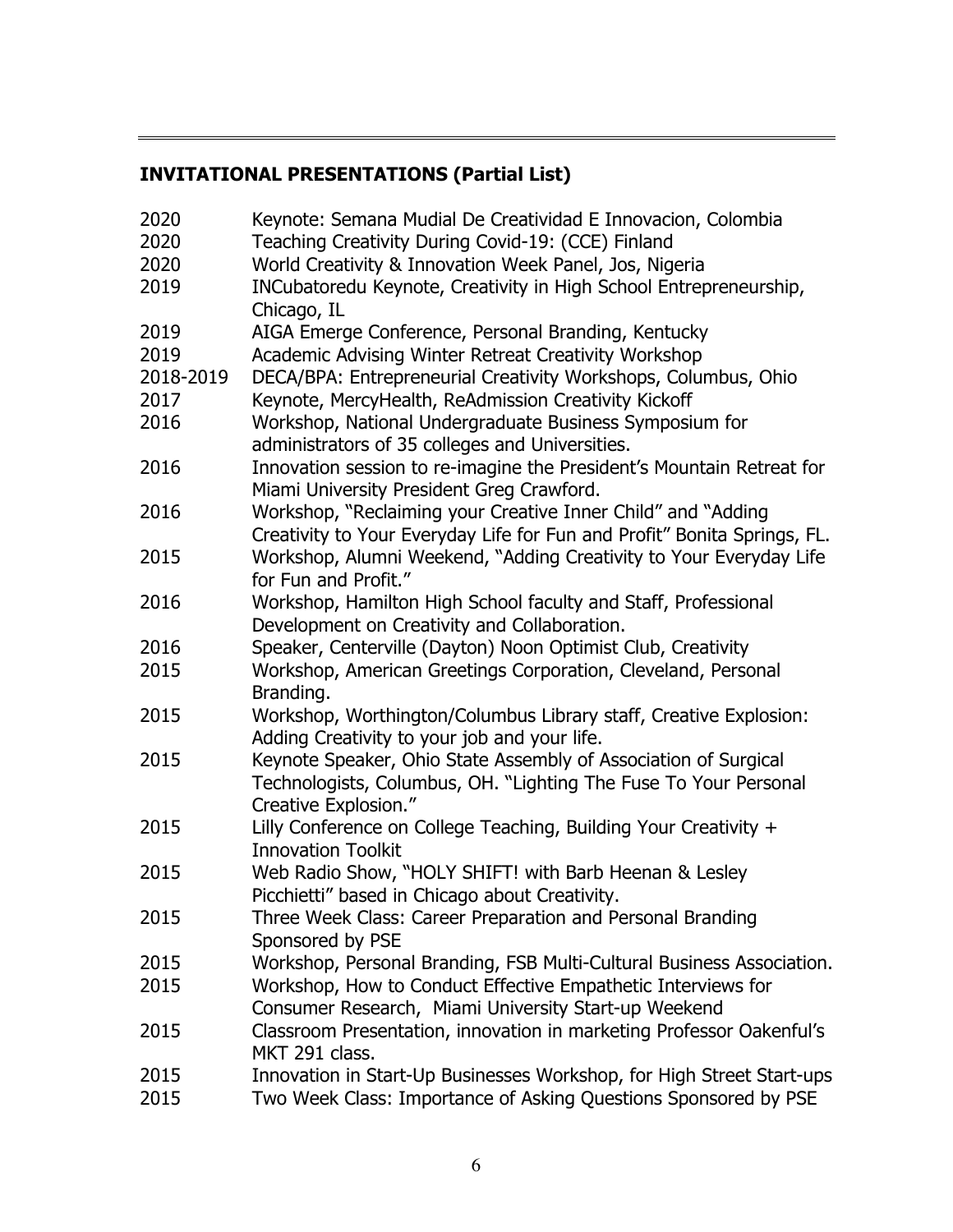# **INVITATIONAL PRESENTATIONS (Continued)**

| 2015      | Creativity Seminar, Sponsored by Miami Activities and Programming<br>Organization                                                             |
|-----------|-----------------------------------------------------------------------------------------------------------------------------------------------|
| 2015      | Creative Tools for Advertising Workshop, Sponsored by Miami                                                                                   |
|           | Advertising Club.                                                                                                                             |
| 2015      | Creativity Training Seminar: Residence Hall Association                                                                                       |
| 2015      | Panelist: Creativity in the Classroom for CTE                                                                                                 |
| 2015      | Keynote Speaker: University Advancement                                                                                                       |
| 2015      | Keynote Speaker: University Communications and Marketing<br>Department                                                                        |
| 2015      | President Hodge's Executive Leadership Team, Creativity Workshop                                                                              |
| 2015      | Alumni Weekend Class, Adding Creativity to Your Everyday Life for<br>Fun and Profit                                                           |
| 2015      | What is Creativity, ESP 101                                                                                                                   |
| 2014      | HBDI: Miami University Phi Chi Theta Business Fraternity                                                                                      |
| 2014      | HBDI: Oberlin College Board of Trustees                                                                                                       |
| 2014      | Keynote Speaker: Destination Imagination                                                                                                      |
| 2014      | Keynote Speaker: National Society of Leadership & Success                                                                                     |
| 2014      | Three week Career Development Course, PSE                                                                                                     |
| 2014      | Personal Branding, Net Impact                                                                                                                 |
| 2014      | Professional Development, Career Education and Immersion<br>Programs, YPAC, Miami University                                                  |
| 2013      | Personal Branding, Delta Sigma Pi                                                                                                             |
| 2013      | Whole Brain Thinking: Buck Rodgers Leadership Organization                                                                                    |
| 2007-2014 | The History of Cincinnati Broadcasting Various community groups                                                                               |
| 2008-2014 | Creative Thinking in Marketing, MKT301 Dr. David W. Rosenthal                                                                                 |
| 2009      | Producing Documentaries, Southern Ohio Film Association                                                                                       |
| 2009      | Intercommunity Regulatory Commission -                                                                                                        |
|           | Bridging History with the Future                                                                                                              |
| 2006-2007 | Annual Speaker at Miami University Entrepreneurship classes, Dr. Jay<br>Kayne                                                                 |
| 2003-2010 | Annual Speaker at Central State Universities Communication Week                                                                               |
| 2003-2006 | Annual Presenter at Ohio Valley Television Academy Professional<br><b>Development Seminars</b>                                                |
| 2003      | Clara Barton High School, Brooklyn, NY - Diversity in the Media                                                                               |
| 2003      | Wyoming City School - Video Production                                                                                                        |
| 2003      | University of Cincinnati - Media Ethics                                                                                                       |
| 2002-2004 | University of Kentucky - Broadcast Writing                                                                                                    |
| 2002      | SDX Featured speaker - Diversity in the Media                                                                                                 |
| 2001      | Television Academy panelist - breaking into television                                                                                        |
| 1997-2003 | Seminars and workshops taught in Ohio, Kentucky, Indiana, Michigan,<br>Illinois, Wisconsin and Iowa about writing, acting and other issues of |
|           | broadcast and film.                                                                                                                           |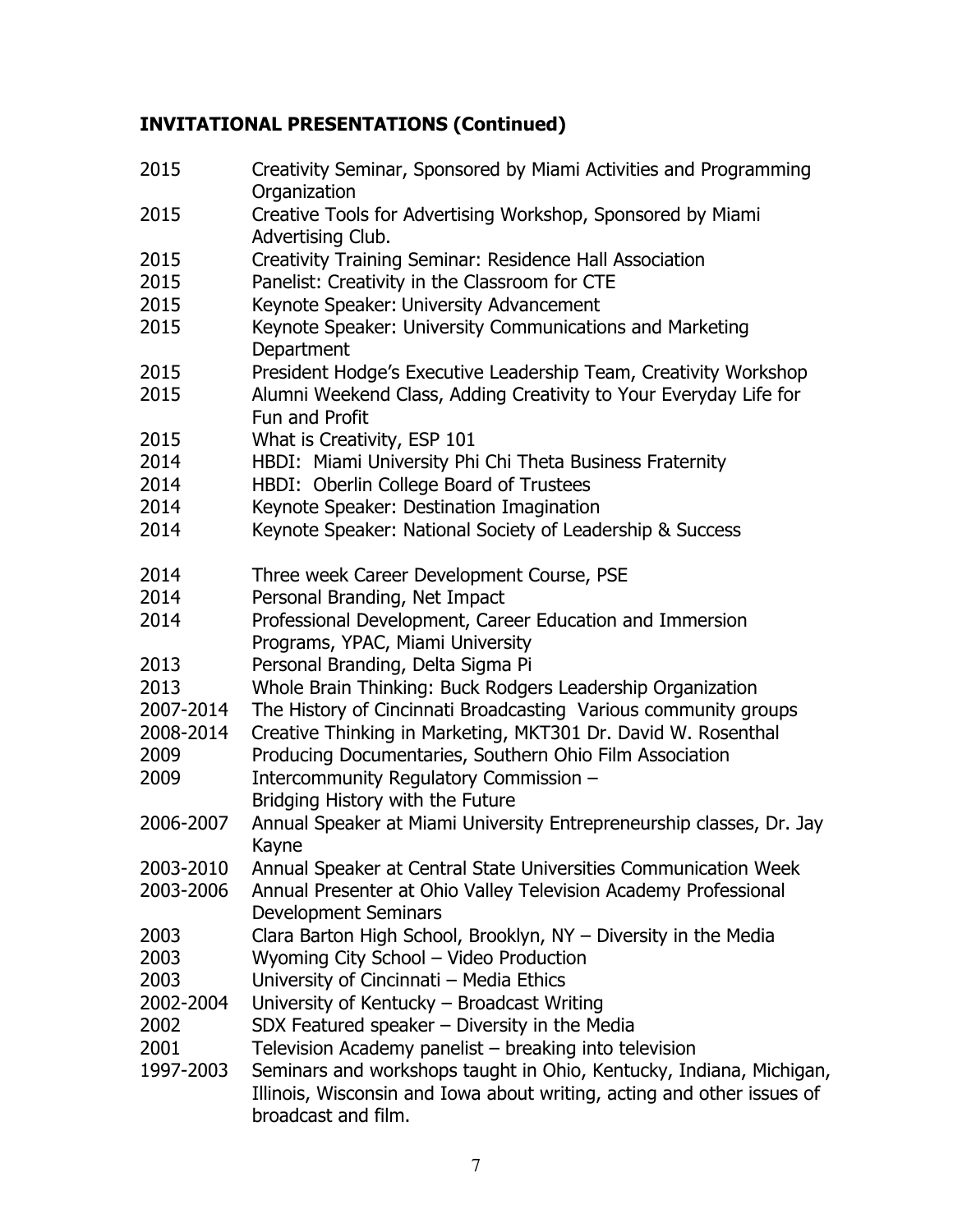| 1991      | University of Cincinnati - Television Technology         |
|-----------|----------------------------------------------------------|
| 1989      | Kentucky Intercollegiate Press Assn., "Creativity"       |
| 1989      | Featured Presenter - NATAS Creativity Seminar, Dayton    |
| 1988      | University of Cincinnati - "Location Production"         |
| 1987      | NKU - University 101 - "Broadcast Opportunities"         |
| 1987      | Xavier University - "Location Production"                |
| 1986      | University of Cincinnati - "Working in Television"       |
| 1986      | Miami University - "Producing Magazine Features"         |
| 1985      | Miami University - "Producing Magazine Features"         |
| 1984      | Ohio Humanities Commission panelist for Disabled persons |
|           | forum, Presentation - the Disabled person in the media   |
| 1984      | Miami University - "Producing Magazine Features"         |
| 1983-1985 | Cincinnati Discovery Center - Broadcast Communication    |
|           | Seminars on production and news writing                  |
| 1982      | Popular Culture Association National Meeting - chair of  |
|           | panel on editorial cartooning in United States           |
| 1981-1982 | The Union - Undergraduate seminars on Persuasive         |
|           | <b>Communications in Mass Media</b>                      |
|           |                                                          |

## **PRODUCTIONS: BROADCAST**

| 2010 | Tales for the Pet Lover's Heart, Creator/Producer/Director/Writer, National |
|------|-----------------------------------------------------------------------------|
|      | <b>Television Special, WGN-America</b>                                      |
| 2009 | Tales for the Pet Lover's Heart, Creator/Producer/Director/Writer, National |
|      | <b>Television Special, WGN-America</b>                                      |
| 2008 | Four plus Two: Tales for the Pet Lover's Heart,                             |
|      | Creator/Producer/Director/Writer, National Television Special, WGN-America  |
| 2008 | A Question of Freedom, Producer/Director/Writer, WCPO-TV                    |
| 2007 | The Freedom Center Presents Producer/Director/Writer, WCPO-TV               |
| 2007 | Everyday Freedom Heroes, Producer/Director/Writer, National Television      |
|      | <b>Special</b>                                                              |
| 2006 | Everyday Freedom Heroes, Producer/Director/Writer, National                 |
|      | <b>Television Special</b>                                                   |
| 2004 | Days to Remember, Producer/Director/Writer, Historical Feature              |
| 2003 | Skin Complex, Producer/Co-Director, Syndicated television movie             |
| 2002 | In the Net, Producer/Co-Director, Syndicated television movie               |
| 2002 | The Movement, Producer/Co-Director, Syndicated television movie             |
| 2002 | Breaking Polite Silence II, Creator/Writer/Producer/Director                |
|      | Half-hour discussion program about race relations, WXIX-TV                  |
| 2002 | Life Moments, Producer/Director                                             |
|      | Segment producer for Nationally Syndicated program                          |
| 2002 | Breaking Polite Silence, Creator /Director/Supervising Producer             |
|      | 30 news features about racial healing, WXIX-TV                              |
| 2001 | Elevator, Producer/Director, Syndicated television movie                    |
|      |                                                                             |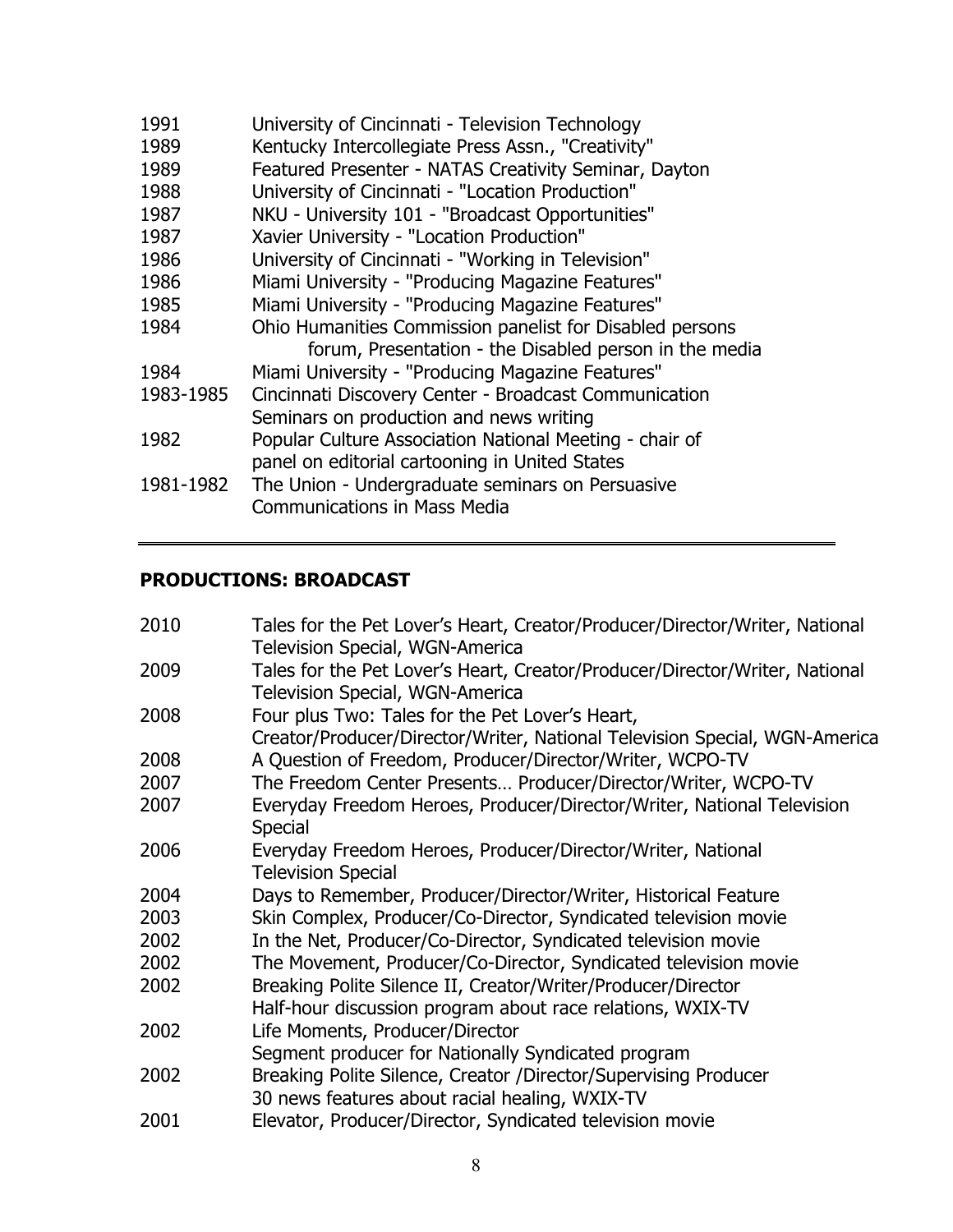| 2001      | Our Father, Producer/Director, Syndicated television movie               |
|-----------|--------------------------------------------------------------------------|
| 2001      | One Day: Cyber Cincinnati, Creator/Writer/Producer/Director              |
|           | One-hour special about new technologies, WCPO-TV                         |
| 2001      | Breaking Polite Silence, Creator/Writer/Producer/Director                |
|           | Half-hour discussion program about race relations, WXIX-TV               |
| 2000      | One Day: University of Cincinnati, Creator/Writer/Producer/Director      |
|           | One-hour prime time special, WCPO-TV                                     |
| 2000      | Brotherly Love, Producer/Director, Syndicated television movie           |
| 1999      | What Angels Fear, Producer/Director, Syndicated television movie         |
| 1998      | Just Passin' Through, Producer/Director, Syndicated television movie     |
| 1996      | Dooley, Creator/Writer/Director/Producer                                 |
|           | 10 episode PBS children's series                                         |
| 1995      | Stalag Luft III, Writer/Director/Producer                                |
|           | World War II Great Escape Documentary, WCET-TV                           |
| 1995      | Cincinnati: The Movie, Creator/Writer/Producer, Promotional Film         |
| 1995      | West Palm Beach Bicentennial, Creator/Writer/Supervising Producer        |
|           | One-hour prime time special, WPTV-TV                                     |
| 1994      | 99.2: A SpyQuest Adventure, Creator/Writer/Producer/Co-Director          |
|           | Short movie produced for Dream Factory Productions                       |
| 1994      | Little Tizzy: A SpyQuest Adventure, Creator/Writer/Producer/Co-Director  |
|           | Short movie produced for Dream Factory Productions                       |
| 1994      | Nick Noble: Unplugged: A SpyQuest Adventure, Creator/Writer/             |
|           | Producer/Co-Director, Short movie produced for Dream Factory Productions |
| 1994      | The Vision 2020, Creator/Writer/Producer/Director                        |
|           | Half-hour Documentary Film aired on all Cincinnati TV stations           |
| 1994      | The Touch, Creator/Writer/Supervising Producer                           |
|           | Half-hour prime time special, WPTV-TV                                    |
| 1994      | Lessons, Creator/Writer/Supervising Producer                             |
|           | Half-hour prime time special, WPTV-TV                                    |
| 1993-1994 | LPGA Magazine, Creator/Writer/Producer/Director                          |
|           | 26 half-hour weekly golf shows, ESPN                                     |
| 1993      | F3TV, Creator/Writer/Supervising Producer                                |
|           | Half-hour prime-time special, WPTV-TV                                    |
| 1993      | The Making of The Magic of Television, Creator/Writer/Director/          |
|           | Producer, Half-hour prime-time documentary, WEWS-TV                      |
| 1993      | The Magic of Television, Creator/Writer/Director/Producer                |
|           | Half-hour prime time special, WEWS-TV                                    |
| 1993      | Memphis Class of '68, Creator/Writer/Supervising Producer                |
|           | One-hour prime time special, WMC-TV                                      |
| 1993      | Cat Country: Where Freedom Roars, Creator/Supervising Producer           |
|           | Half-hour prime time special, WMC-TV                                     |
| 1993      | Don't Give Up: The WPTV Aids Test, Creator/Supervising Producer          |
|           | Half-hour prime-time special, WPTV-TV                                    |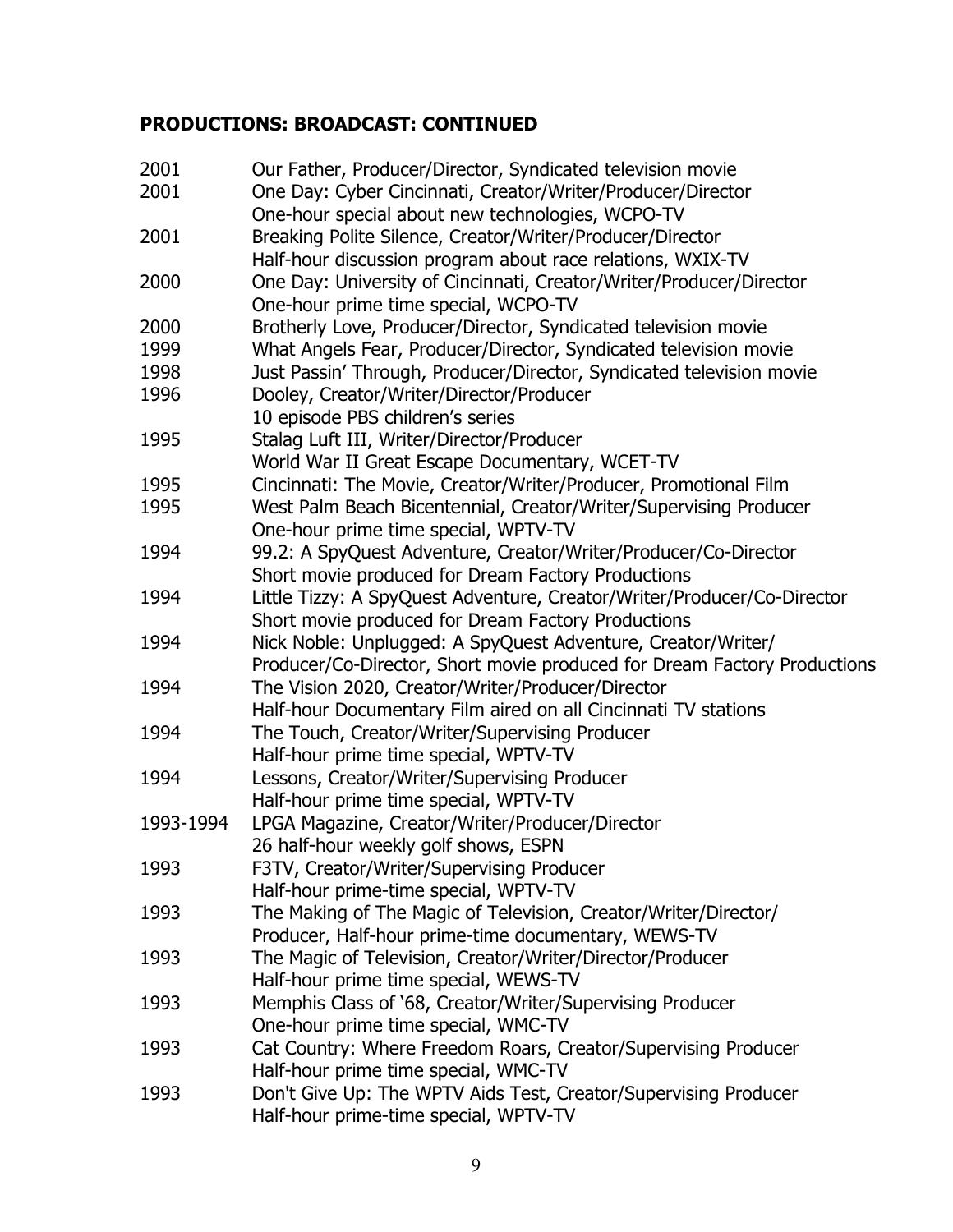| 1993 | Fast Forward: Dealing With Anger, Creator/Supervising Producer<br>Half-hour syndicated young people's special |
|------|---------------------------------------------------------------------------------------------------------------|
| 1993 | Saved By The Cell, Creator/Writer/Supervising Producer                                                        |
|      | Half-hour prime time special, WMC-TV                                                                          |
| 1992 | River Story, Creator/Writer/Supervising Producer/Editor                                                       |
|      | One-hour prime-time special, WCPO-TV                                                                          |
| 1992 | The Best & Worst of Memphis, Creator/Writer/Supervising Producer                                              |
|      | One-hour prime time special, WMC-TV                                                                           |
| 1992 | Fast Forward: The Holiday Spirit, Creator/Supervising Producer                                                |
|      | Half-hour syndicated young people's special                                                                   |
| 1992 | The Gift: A Food For Families Special, Creator/Supervising Producer                                           |
|      | Half-hour prime-time special, WPTV-TV                                                                         |
| 1992 | One Day: A MidSouth Portrait, Creator/Writer/Supervising Producer                                             |
|      | One-hour prime time special, WMC-TV                                                                           |
| 1992 | Fast Forward: Kids and Parents, Creator/Writer/Supervising Producer                                           |
|      | Half-hour syndicated young people's special                                                                   |
| 1992 | South Florida Stories, Creator/Writer/Supervising Producer                                                    |
|      | One-hour prime time special, WPTV-TV                                                                          |
| 1992 | Fast Forward: Summer, Creator/Writer/Supervising Producer                                                     |
|      | Half-hour syndicated young people's special                                                                   |
| 1992 |                                                                                                               |
|      | South Florida Laugh Attack, Creator/Writer/Supervising Producer                                               |
| 1992 | Half-hour prime time special, WPTV-TV<br>Memphis Laughs, Creator/Writer/Supervising Producer                  |
|      |                                                                                                               |
| 1992 | Half-hour prime time special, WMC-TV<br>Fast Forward: Role Models, Creator/Writer/Supervising Producer        |
|      | Half-hour syndicated young people's special                                                                   |
| 1992 |                                                                                                               |
|      | South Florida: Building the Dream, Creator/Writer/Producer                                                    |
| 1992 | One-hour prime time special, WPTV-TV<br>What Comes Next: Chaos or Community, Supervising Producer             |
|      | One-hour prime time special, KSHB-TV                                                                          |
| 1991 | The Best & Worst of Memphis, Creator/Writer/Supervising Producer                                              |
|      |                                                                                                               |
| 1991 | One-hour prime time special, WMC-TV                                                                           |
|      | Kansas City Comedy Hour, Creator/Writer/Supervising Producer<br>One-hour prime time special, KSHB-TV          |
| 1991 |                                                                                                               |
|      | First Day: South Florida Portrait, Creator/Writer/Co-Director/Producer                                        |
|      | One-hour prime time special, WPTV-TV                                                                          |
| 1991 | Memphis: Building a Dream, Creator/Writer/Supervising Producer                                                |
|      | One-hour prime time special, WMC-TV                                                                           |
| 1991 | Traditions: A Memphis Legacy, Creator/Writer/Supervising Producer                                             |
|      | One-hour prime time special, WMC-TV                                                                           |
| 1991 | Cleveland Stories, Creator/Writer/Supervising Producer                                                        |
|      | One-hour prime time special, WEWS-TV                                                                          |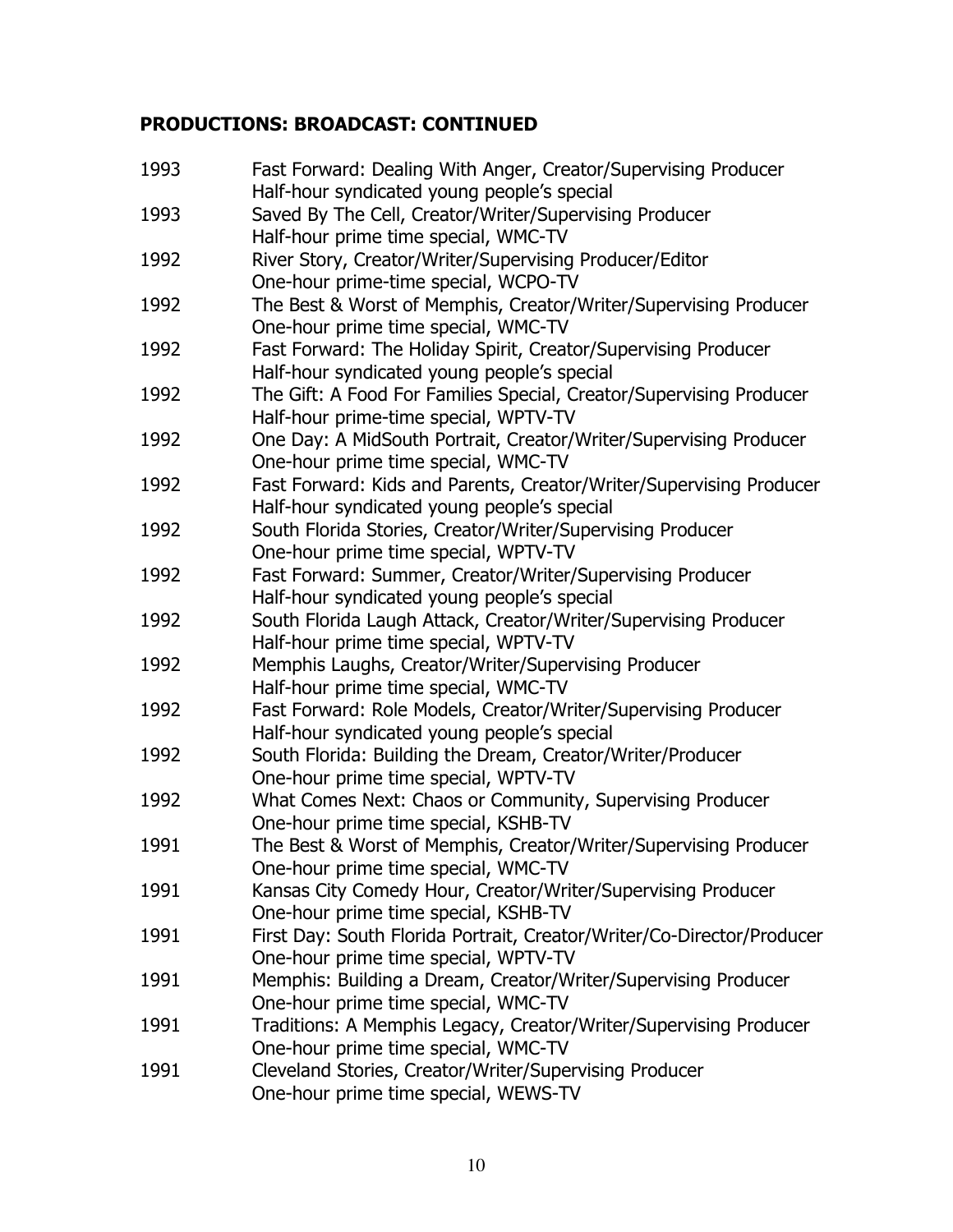| 1991 | The Best of Everything, Creator/Writer/Supervising Producer<br>One-hour prime time special, WPTV-TV |
|------|-----------------------------------------------------------------------------------------------------|
| 1990 | Celebrate '90, Creator/Writer/Producer/Director/Editor                                              |
|      | One-hour prime time special, WCPO-TV                                                                |
| 1990 | The BBC: The Sequel, Creator/Writer/Producer/Director/Editor                                        |
|      | Half-hour prime time special, WCPO-TV                                                               |
| 1990 | Portrait: A Cincinnati Love Story, Creator/Writer/Producer/Director                                 |
|      | One-hour prime time special, WCPO-TV                                                                |
| 1990 | The BBC, Creator/Writer/Producer/Director/Editor                                                    |
|      | Half-hour prime-time special - WCPO-TV                                                              |
| 1990 | Cincinnati Stories, Creator/Writer/Supervising Producer                                             |
|      | One-hour prime time special, WCPO-TV                                                                |
| 1990 | Cleveland Class of 70, Creator/Writer/Supervising Producer                                          |
|      | One-hour prime time special, WEWS-TV                                                                |
| 1990 | The Best & Worst of Memphis, Creator/Writer/Supervising Producer                                    |
|      | One-hour prime time special, WMC-TV                                                                 |
| 1990 | Traditions: A Kansas City Legacy, Creator/Writer/Supervising Producer                               |
|      | One-hour prime time special, KSHB-TV                                                                |
| 1990 | Memphis Stories, Creator/Writer/Supervising Producer                                                |
|      | One-hour prime time special, WMC-TV                                                                 |
| 1990 | First Day: A Cleveland Portrait, Creator/Writer/Supervising Producer                                |
|      | One-hour prime time special, WEWS-TV                                                                |
| 1990 | The Best & Worst of Cincinnati, Creator/Writer/Supervising Producer                                 |
|      | One-hour prime time special, WCPO-TV                                                                |
| 1990 | Celebrate South Florida, Creator/Writer/Supervising Producer                                        |
|      | One-hour prime time special, WPTV-TV                                                                |
| 1990 | Celebrate Kansas City, Creator/Writer/Supervising Producer                                          |
|      | One-hour prime time special, KSHB-TV                                                                |
| 1990 | Celebrate Memphis, Creator/Writer/Supervising Producer                                              |
|      | One-hour prime time special, WMC-TV                                                                 |
| 1990 | The Best & Worst of Cleveland, Creator/Writer/Supervising Producer                                  |
|      | One-hour prime time special, WEWS-TV                                                                |
| 1990 | The Best & Worst of Kansas City, Creator/Writer/Supervising Producer                                |
|      | One-hour prime time special, KSHB-TV                                                                |
| 1990 | Traditions: A Cleveland Legacy, Creator/Writer/Supervising Producer                                 |
|      | One-hour prime time special, WEWS-TV                                                                |
| 1989 | Celebrate Cleveland, Creator/Writer/Supervising Producer                                            |
|      | One-hour prime time special, WEWS-TV                                                                |
| 1989 | Cincinnati Stories, Creator/Writer/Producer/Director/Editor                                         |
|      | One-hour prime time special, WCPO-TV                                                                |
| 1989 | Best & Worst of Cincinnati, Creator/Writer/Producer/Director/Editor                                 |
|      | One-hour prime time special, WCPO-TV                                                                |
|      |                                                                                                     |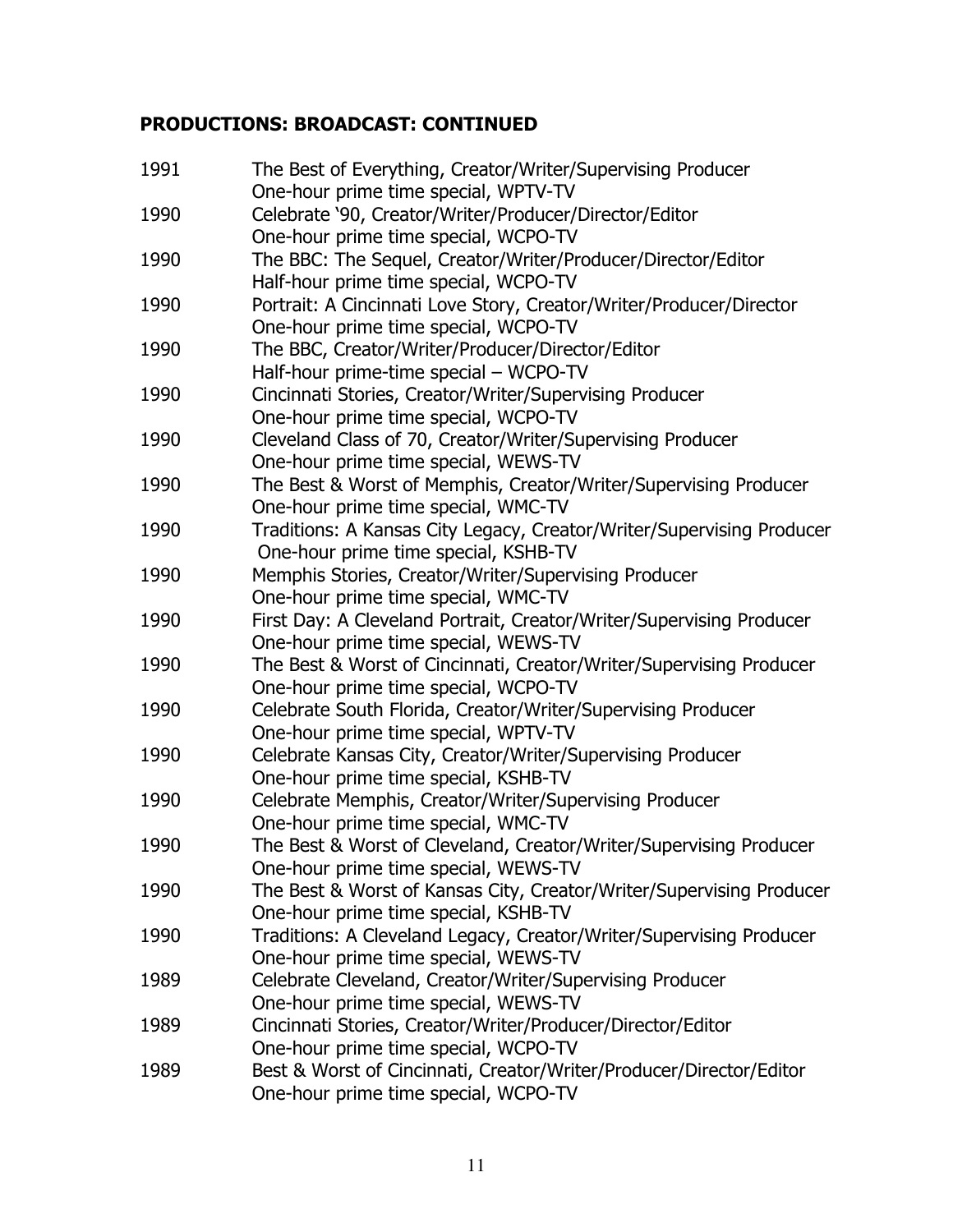| 1989      | Cincinnati & CPO: 40 Years of Magic, Creator/Writer/Producer/ Director<br>One-hour prime time special, WCPO-TV |
|-----------|----------------------------------------------------------------------------------------------------------------|
| 1989      | Cincinnati Class of '69, Creator/Writer/Producer/Director/Editor                                               |
|           | One-hour prime time special, WCPO-TV                                                                           |
| 1989      | Traditions: A Cincinnati Legacy, Creator/Writer/Producer/Director                                              |
|           | One-hour prime time special, WCPO-TV                                                                           |
| 1989      | January 29, 1929: Martin Luther King Tribute, Producer/Director                                                |
|           | A series of Public Service Announcements, WCPO-TV                                                              |
| 1988      | The Gift: A Cincinnati Holiday, Creator/Writer/Producer/Director                                               |
|           | One-hour prime time special, WCPO-TV                                                                           |
| 1988      | First Day: A Cincinnati Portrait, Creator/Writer/Producer/Director                                             |
|           | One-hour prime-time special, WCPO-TV                                                                           |
| 1988      | Best & Worst of Cincinnati, Creator/Writer/Producer/Director/Editor                                            |
|           | One-hour prime time special, WCPO-TV                                                                           |
| 1988      | The Magic of Television, Creator/Writer/Producer/Director/Editor                                               |
|           | One-hour prime time special, WCPO-TV                                                                           |
| 1988      | Return to the River, Creator/Writer/Producer/Director/Editor                                                   |
|           | Two-hour live prime time special, WCPO-TV                                                                      |
| 1988      | Celebrate Cincinnati 88, Creator/Writer/Producer/Director/Editor                                               |
|           | One-hour prime time special, WCPO-TV                                                                           |
| 1987      | Countdown 88, Creator/Writer/Producer/Director/Editor                                                          |
|           | Two-hour live New Years Eve special, WCPO-TV                                                                   |
| 1987      | Best & Worst of Cincinnati, Creator/Writer/Producer/Director/Editor                                            |
|           | One-hour prime time special, WCPO-TV                                                                           |
| 1987      | Celebrate Cincinnati, Creator/Writer/Producer/Director/Editor                                                  |
|           | One-hour prime time special, WCPO-TV                                                                           |
| 1986      | The Pride of Cincinnati, Writer/Producer/Director/Editor                                                       |
|           | Half-hour prime time Literacy documentary, WCPO-TV                                                             |
| 1986      | Cincinnati Comedy Connection, Creator/Executive Producer/Director                                              |
|           | Seven half-hour weekly comedy shows, WXIX-TV                                                                   |
| 1986      | Centers of Excellence, Writer, Half-hour medical special, WDTN-TV                                              |
| 1986      | Cincinnati Playhouse in the Park, Writer/Director                                                              |
|           | <b>Television commercial series</b>                                                                            |
| 1986      | The Best & Worst of Cincinnati, Writer/Producer                                                                |
|           | One-hour prime time special, WXIX-TV                                                                           |
| 1985      | Family Apart/Family Together, Writer/Producer                                                                  |
|           | National Public Service Campaign, Taft Broadcasting                                                            |
| 1985      | Miami University, Writer/Producer/Director, Fine Arts Events PSAs                                              |
| 1985      | The Best & Worst of Cincinnati, Writer/Producer                                                                |
|           | One-hour prime time special, WXIX-TV                                                                           |
| 1984-1985 | Focus on Fitness, Producer/Director                                                                            |
|           | 13 half-hour episodes, PBS instructional television                                                            |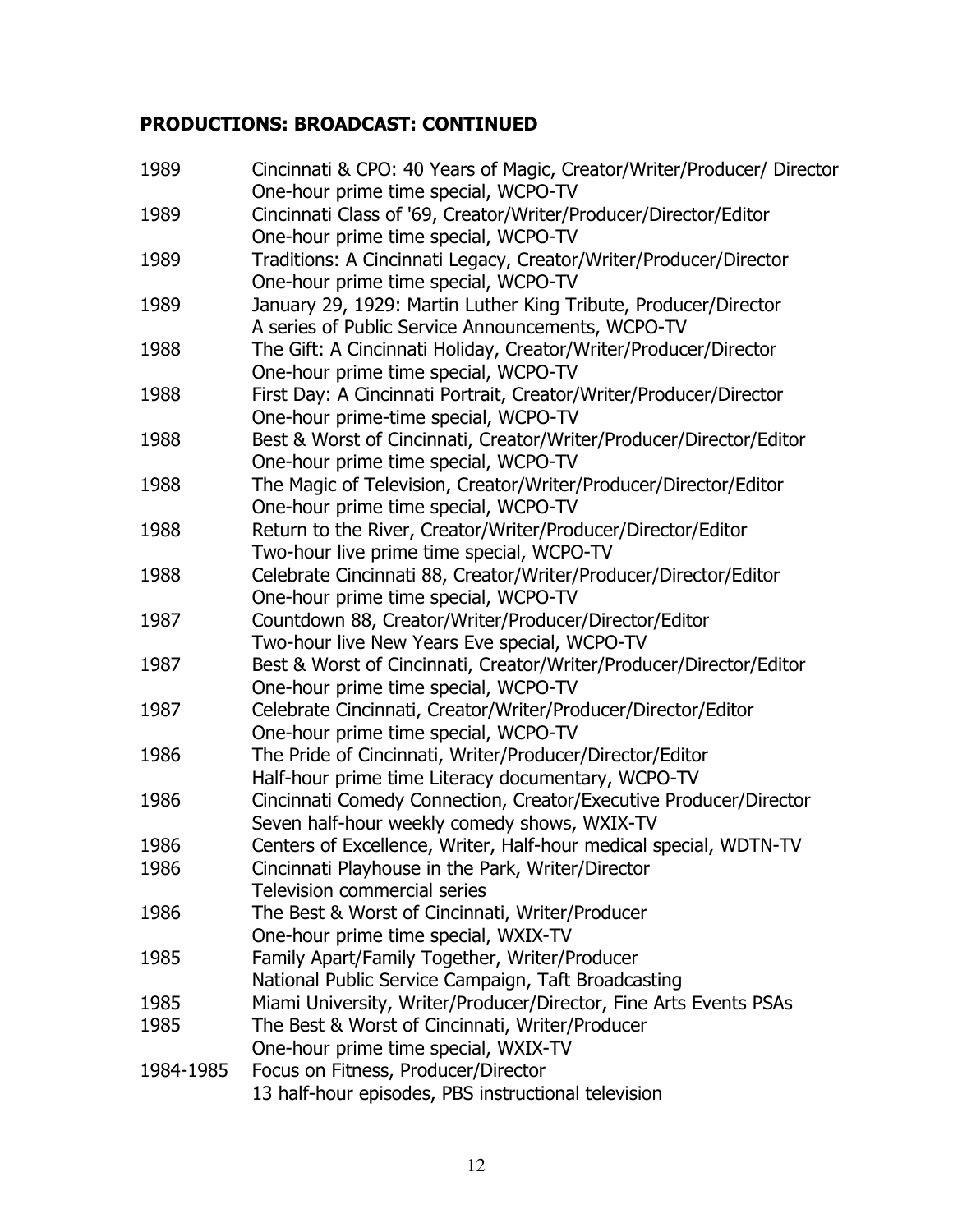| 1984      | The Taft Drunk Driving Test, Writer/Director/Producer<br>One-hour New Year's Eve Special, Taft Broadcasting Stations |
|-----------|----------------------------------------------------------------------------------------------------------------------|
| 1984      | The Van Dells, Writer/Director/Producer, a Cable TV special                                                          |
| 1984      | MADD About Drunk Driving, Writer/Director/Producer                                                                   |
|           | National PSA campaign, Taft Broadcasting Stations                                                                    |
| 1983      | The Jesters, Producer/Writer, Half-hour pilot for series, PBS                                                        |
| 1983      | Brass Buckles, Producer/Director                                                                                     |
|           | Music video for Cheyenne, Nashville Cable Network                                                                    |
| 1982      | Shortest Kid in the World, Writer/Director/Producer                                                                  |
|           | Six-minute feature, USA Cable, "Pumpkin Creek"                                                                       |
| 1982      | The Winners, Writer/Associate Producer                                                                               |
|           | National Young People's Specials, Multimedia Broadcasting                                                            |
| 1981      | The Championship, Writer                                                                                             |
|           | National Young People's Specials, Multimedia Broadcasting                                                            |
| 1981      | Andrew, Writer                                                                                                       |
|           | National Young People's Specials, Multimedia Broadcasting                                                            |
| 1980      | PSAs for the International Year of Disabled Persons Campaign                                                         |
|           | Writer/Director/Producer                                                                                             |
| 1979      | To Share a Rainbow, Writer, Half-hour special simulcast                                                              |
|           | on all Cincinnati television stations for United Appeal                                                              |
| 1976-1977 | Host, Radio show weekly on WUBE-AM                                                                                   |

## **PROFESSIONAL EXPERIENCE: NON-BROADCAST PRODUCTIONS**

| TEDx Miami University, 6 Ted talks about Business, Education.     |
|-------------------------------------------------------------------|
| Miami University, Marketing 291 Inverted 15 one-hour videos       |
| International Freedom Conductor Award, George H.W. Bush/          |
| William Jefferson Clinton                                         |
| Multiple programs and presentations for the National Underground  |
| Railroad Freedom Center                                           |
| University of Akron, e-Learning video                             |
| Multiple features about advancements in Spinal Surgery            |
| Wyoming Class of two 90 minute videos celebrating the students of |
| two graduating classes.                                           |
| Cincinnati Museum Center, Writer/Director/Producer                |
| Historical presentation for Newsreel Theater                      |
| Indiana Journalism Hall of Fame Induction Video                   |
| Writer/Producer/Director                                          |
| Merlin G. Pope Diversity Award Presentation                       |
| Writer/Producer/Director                                          |
| The Scripps Brothers, Historical Interviews                       |
| Best of the Best Journalism Awards Video presentation             |
| Writer/Producer/Director                                          |
| The EW Scripps Co Image Presentation, Producer/Director           |
|                                                                   |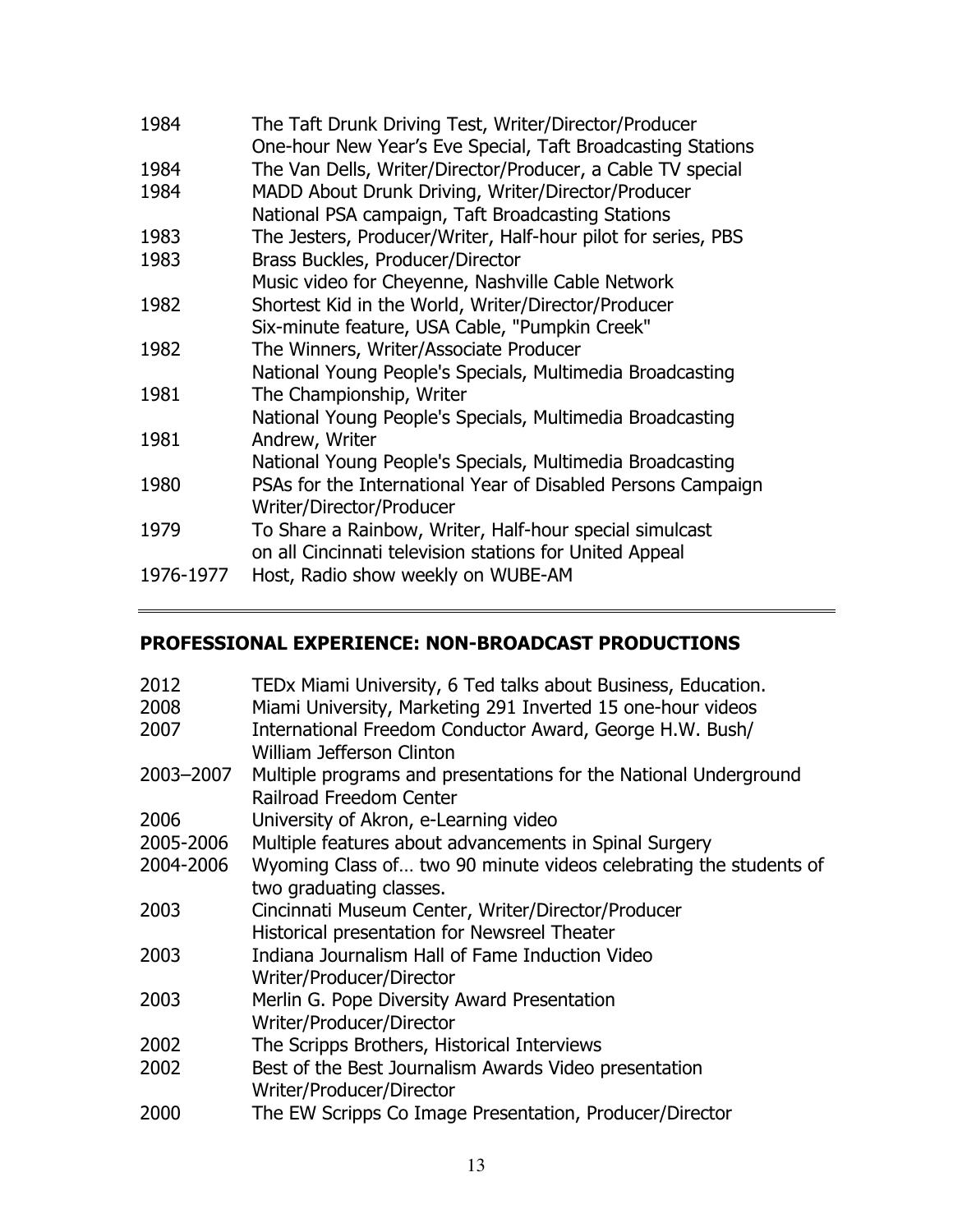#### **PROFESSIONAL EXPERIENCE: NON-BROADCAST PRODUCTIONS: CONTINUED**

| 1999      | The EW Scripps Co Corporate Ethics presentation<br>Writer/Producer/Director                                      |
|-----------|------------------------------------------------------------------------------------------------------------------|
| 1998      | Cincinnati Wellness Community, Writer/Producer/Director<br>Promotional and Fundraising presentation              |
| 1997-2003 | Scripps Howard Foundation Excellence in Journalism Awards<br>Writer/Producer/Director, Seven produced to date    |
| 1997      | National Spelling Bee training Video<br>Writer/Producer/Director                                                 |
| 1996      | Cincinnati Speech and Hearing, Writer/Producer/Director<br>Promotional and Fundraising presentation              |
| 1996      | Come Together: Xavier University Convocation Center<br>Writer/Producer/Director                                  |
| 1996      | Sammy The Chef, 8 national nutritional education programs<br>Writer/Producer/Director                            |
| 1995-2003 | Scripps Howard News, Writer/Producer/Director,<br>Corporate newsletter on video, CD and DVD. 16 produced to date |
| 1995      | Historical Interview, Al Schottlekotte                                                                           |
| 1995      | Historical Interview, Mortimer Watters                                                                           |
| 1994      | YPO Tonight, Writer/Producer/Director                                                                            |
| 1991      | History of Newsreels, Museum Center Newsreel Theater<br>Writer/Producer/Director                                 |
| 1989      | Historical Interview: Chief Brightfire Thundersky, Last Chief of the<br><b>Mohawk Nation</b>                     |
| 1988      | Music for Houston Pops Orchestra, Producer                                                                       |
| 1987-2003 | Home Videos, Creator/Writer/Producer/Director                                                                    |
|           | Fourteen titles produced and distributed to date                                                                 |
| 1986      | Union Graduate School, fundraising and recruiting video<br>Writer/Producer/Director                              |
| 1985      | Mr. School Bus Safety, Kenton County Schools videotape<br>Writer/Producer/Director                               |
| 1985      | Videotape Presentation for Ohio Broadcasters Association.<br>Producer                                            |

## **PROFESSIONAL EXPERIENCE: PUBLISHED WORK**

- 2018 The Creative Journey: ESP 103 Textbook with David Eyman
- 2015 "Why I Hate Brainstorming," Cincinnati Enquirer Article
- 2014 "Teaching Creativity with the Right Questions," Cincinnati Enquirer Article
- 2007 Cincinnati Television, Arcadia Publishing
- 2005 13 Year Spiral Curriculum for Everyday Freedom Heroes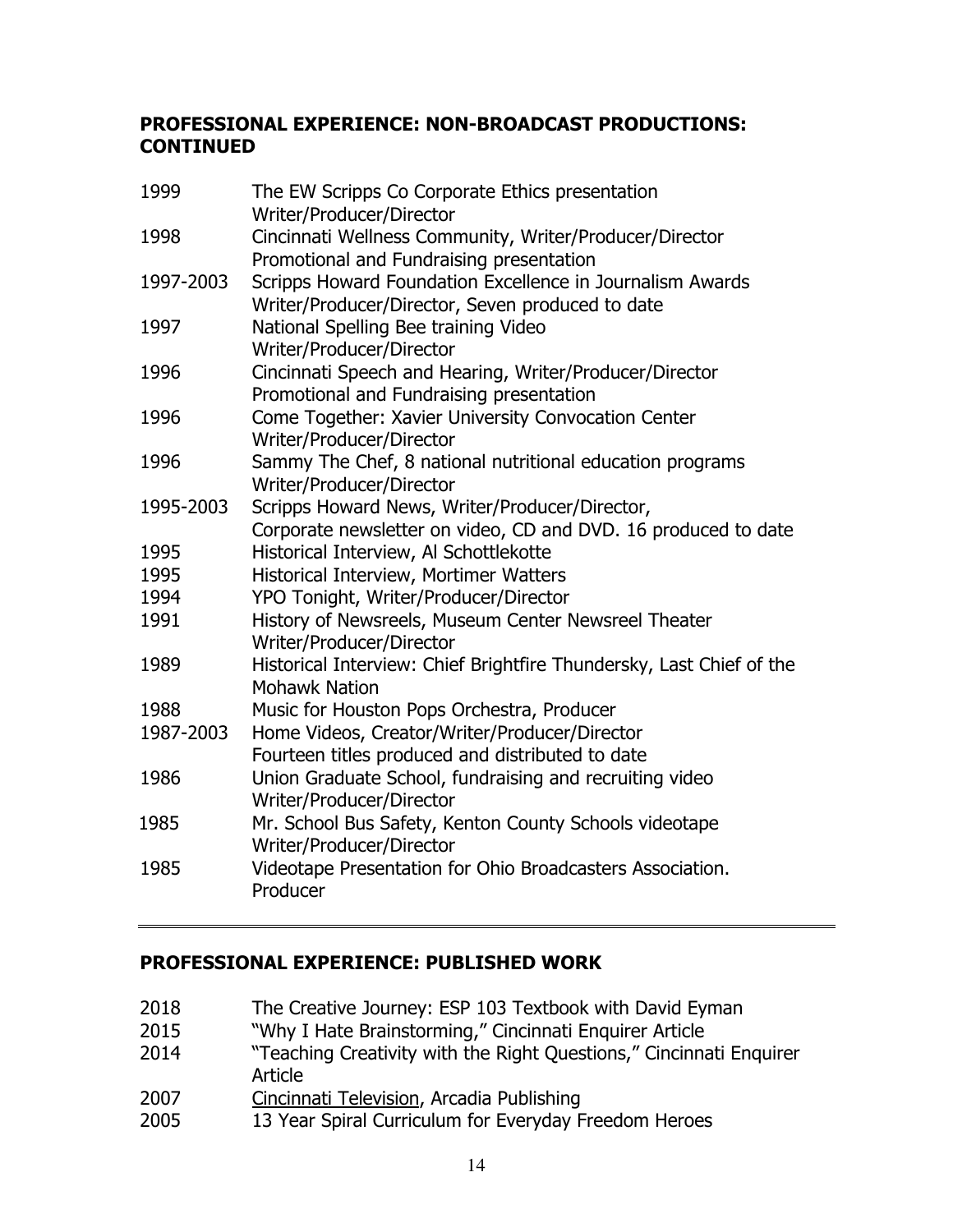| 2003<br>1999<br>1997-2003<br>1988 | Teaching Diversity, 32 page teachers' resource<br>22 Days of America, Book Chapter, Bug Tales, Oval Window Press,<br>Teacher's Guides for use with diversity movies in the classroom -<br>Media Impact - Journal Article, Perspectives in History<br>Volume 3, No. 2, Spring 1988 Edition |
|-----------------------------------|-------------------------------------------------------------------------------------------------------------------------------------------------------------------------------------------------------------------------------------------------------------------------------------------|
| 1984                              | Book Review, "Target: The Political Cartoon Quarterly"                                                                                                                                                                                                                                    |
|                                   | Stein's Way, Ed Stein (Vol. 3, No. 11, Spring 1984)                                                                                                                                                                                                                                       |
| 1984                              | Book Review, "Target: The Political Cartoon Quarterly"                                                                                                                                                                                                                                    |
|                                   | 100 Watts: The James Watt Memorial Cartoon Collection,                                                                                                                                                                                                                                    |
|                                   | Carew Papritz ed., (Vol. 3, No. 10, Winter 1984)                                                                                                                                                                                                                                          |
| 1983                              | Book Review, "Target: The Political Cartoon Quarterly"                                                                                                                                                                                                                                    |
|                                   | Lurie's Almanack, Ranan R. Lurie, (Vol. 3, No. 9, Autumn 1983)                                                                                                                                                                                                                            |
| 1983                              | Book Review, "Target: The Political Cartoon Quarterly"                                                                                                                                                                                                                                    |
|                                   | Pett Peeves, Joel Pett, (Vol. 2, No. 7, Spring 1983)                                                                                                                                                                                                                                      |
| 1982                              | Book Review, "Target: The Political Cartoon Quarterly"                                                                                                                                                                                                                                    |
|                                   | The Best Editorial Cartoons of the Year, Charles Brooks                                                                                                                                                                                                                                   |
|                                   | (Vol. 2, No. 5 Autumn 1982)                                                                                                                                                                                                                                                               |
|                                   |                                                                                                                                                                                                                                                                                           |

## **PROFESSIONAL EXPERIENCE: MISCELLANEOUS WORK**

| 1980      | 1975-1980 Development, Book Chapter: Trees For Cincinnati, Sidney<br>Press                                                                  |
|-----------|---------------------------------------------------------------------------------------------------------------------------------------------|
| 1995      | University, Television Series/Pilot Script                                                                                                  |
| 1994      | Dead Beat - unproduced dramatic film script                                                                                                 |
| 1984      | Talkshow - unproduced stage play                                                                                                            |
| 1982      | Manuscript: "And Taking Names: The State of the Art of United<br><b>States Editorial Cartooning"</b>                                        |
| 1981      | Best Little Radio Station in Cincinnati, unproduced episode<br><b>WKRP</b> in Cincinnati                                                    |
| 1981      | Down on Rocky Topps, unproduced episode, WKRP in Cincinnati                                                                                 |
| 1981      | Unpublished doctoral research: "The Effects of Advance Organizers<br>on Viewers' Perceptions of Editorial Intent in Entertainment Programs" |
| 1981      | Sad Love Song, unproduced screenplay                                                                                                        |
| 1975-1978 | Cincinnati Top Teen Talent Search, Created/Produced annual live<br>event for Junior Achievement, Inc.                                       |
| 1974      | Sad Love Song/Utopia, wrote/recorded original music 45rpm,<br>H/L Records, Hubertis, WI                                                     |
| 1973      | Joseph and His Amazing Technicolor Dreamcoat, stage production,<br><b>Director</b>                                                          |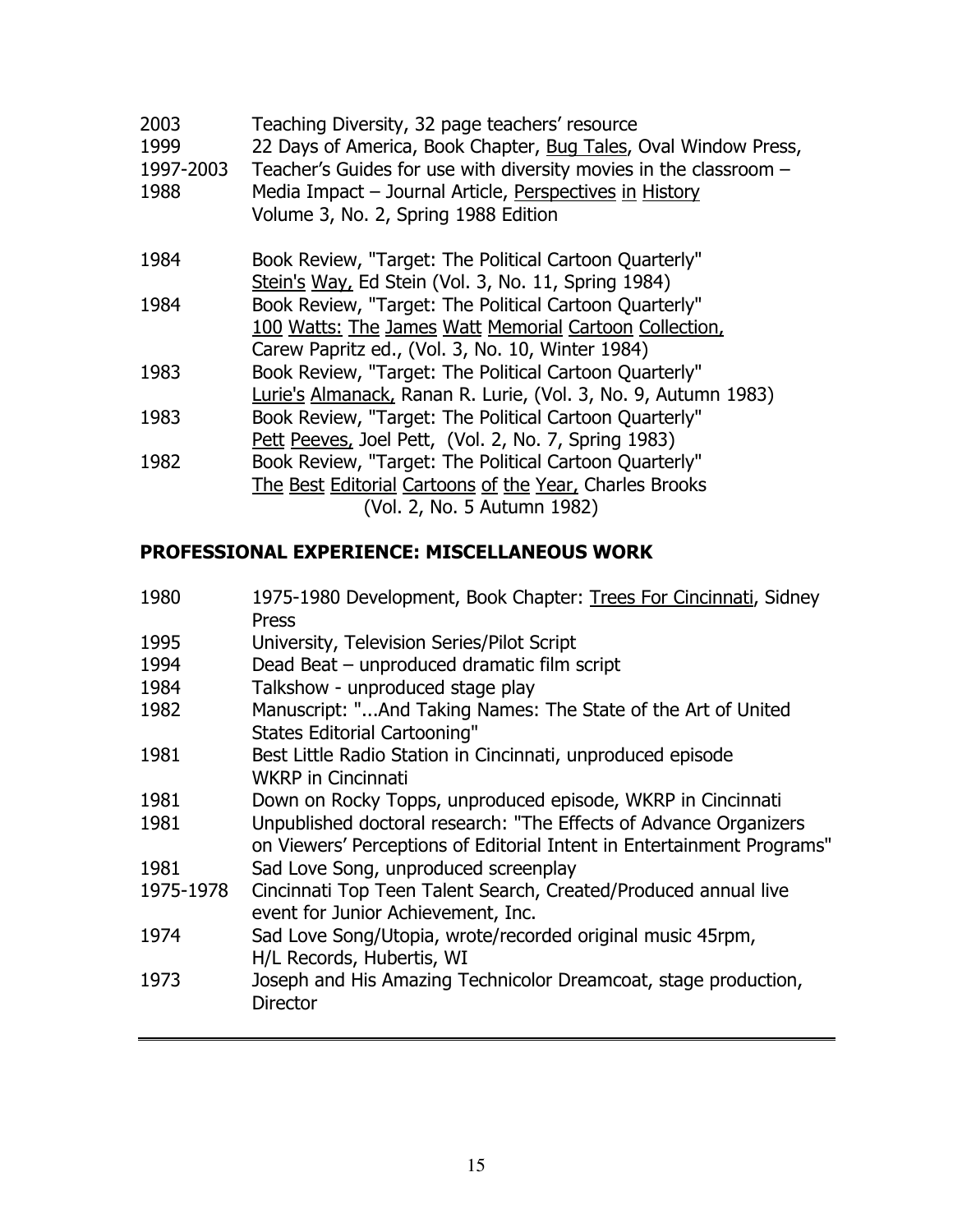## **BROADCAST AWARDS**

| 2011 | Ohio Valley Emmy Award/ Outstanding Magazine Program,<br>Tales for the Pet Lovers Heart   |
|------|-------------------------------------------------------------------------------------------|
| 2010 | Ohio Valley Emmy Award/ Outstanding Entertainment Program                                 |
|      | Tales for the Pet Lovers Heart                                                            |
| 2009 | Inducted into the National Broadcasters Hall of Fame                                      |
| 2009 | Ohio Valley Emmy Award/ Outstanding Directing, 4+2                                        |
| 2009 | Ohio Valley Emmy Award/ Outstanding Entertainment Program, 4+2                            |
| 2009 | Ohio Valley Emmy Award/ Outstanding Feature, Larry King Jr.                               |
| 2009 | International Telly Award, 4+2: Tales for the Pet Lover's Heart                           |
| 2008 | Ohio Valley Emmy Award/ Outstanding Directing, Freedom Heroes                             |
| 2008 | Ohio Valley Emmy Award/ Outstanding Educational Program,<br><b>Freedom Heroes</b>         |
| 2007 | Ohio Valley Emmy Award/ Outstanding Directing, Freedom Heroes                             |
| 2007 | Ohio Valley Emmy Award/ Outstanding Educational Program,<br><b>Freedom Heroes</b>         |
| 2007 | International Videographer Award, Everyday Freedom Heroes #2                              |
| 2007 | International Videographer Award, Everyday Freedom Heroes #1                              |
| 2006 | International Telly Award, Everyday Freedom Heroes #1                                     |
| 2005 | Ohio Valley Emmy Award/ Outstanding Historical Program,                                   |
|      | Days to Remember                                                                          |
| 2004 | Inducted into the Silver Circle Hall of Fame, Ohio Valley                                 |
| 2003 | San Francisco Black Film Festival/Best Short Feature, Skin Complex                        |
| 2003 | Ohio Valley Emmy Award/Outstanding Informational Program, Skin<br>Complex                 |
| 2003 | Ohio Valley Emmy Award/Outstanding Director, Skin Complex                                 |
| 2003 | Ohio Valley Emmy Award/Outstanding Interview Program<br><b>Breaking Polite Silence II</b> |
| 2003 | International Telly Award, Breaking Polite Silence II                                     |
| 2003 | <b>International Telly Award, Skin Complex</b>                                            |
| 2002 | Chicago Emmy Award/Outstanding Director, In the Net                                       |
| 2002 | Ohio Valley Emmy Award/Outstanding Informational Program<br>Our Father                    |
| 2001 | Aurora International Film Festival/Platinum Best of Show<br>Our Father                    |
| 2001 | National American Scene Award/AFTRA, Our Father                                           |
| 2001 | Chicago Emmy Award/Outstanding Director, Elevator                                         |
| 2001 | Ohio Valley Emmy Award/Outstanding Interview Program<br><b>Breaking Polite Silence</b>    |
| 2001 | Ohio Valley Emmy Award/Outstanding Informational Program<br>The Movement                  |
| 1999 | Gabriel Award, Dreambuilder Celebration, Just Passin' Through                             |
| 1999 | Ohio Valley Emmy Award/Outstanding Director, Brotherly Love                               |
|      |                                                                                           |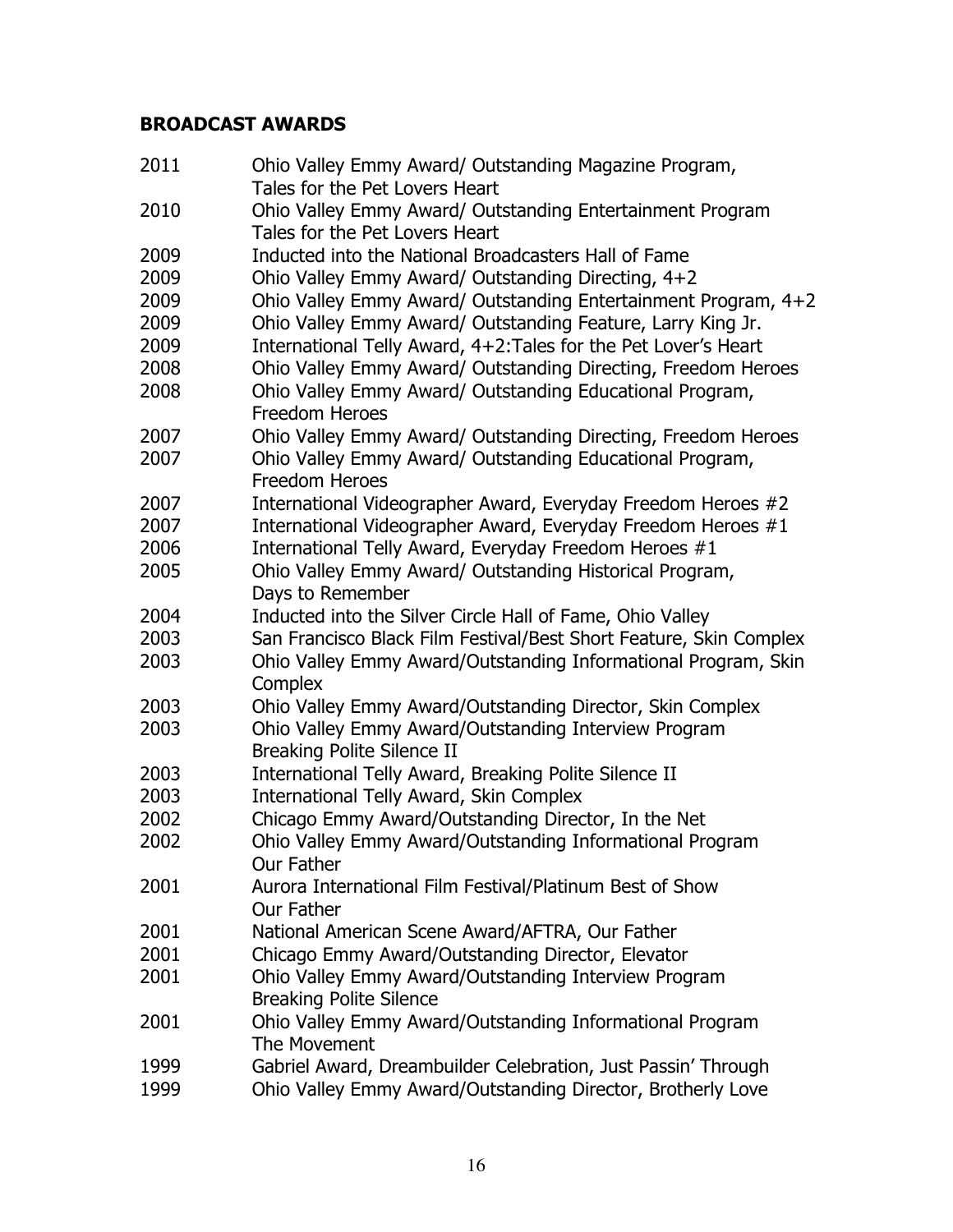#### **BROADCAST AWARDS: CONTINUED**

| 1999 | Ohio Valley Emmy Award/Outstanding Informational Program       |
|------|----------------------------------------------------------------|
| 1998 | Ohio Valley Emmy Award/Outstanding Informational Program       |
|      | <b>What Angels Fear</b>                                        |
| 1998 | National Emmy Award Nomination, Outstanding Community Service, |
|      | The Dreambuilder Celebration, Just Passin' Through             |
| 1998 | National American Scene Award/AFTRA, What Angels Fear          |
| 1998 | Golden Viddy Award/National Academy of TV Journalists          |
|      | Just Passin' Through                                           |
| 1998 | International Telly Award, Just Passin' Through                |
| 1998 | International Questar Award/Bronze Medal, Just Passin' Through |
| 1998 | National Freedoms Foundation Honor Medal, Just Passin' Through |
| 1998 | The US International Film Festival Gold Camera Award           |
|      | Just Passin' Through                                           |
| 1997 | Ohio Valley Emmy/Outstanding Informational Program             |
|      | Just Passin' Through                                           |
| 1996 | The Communicator Award, Nick Noble: Unplugged                  |
| 1995 | International Telly Award, The Vision: Downtown 2020           |
| 1995 | The Communicator Award, Spyquest: Unplugged                    |
| 1995 | International Telly Award, Nick Noble: Unplugged               |
| 1995 | Gabriel Award, Memphis Class of '68                            |
| 1994 | International Telly Award, River Story                         |
| 1994 | Cleveland Emmy Award/Outstanding Entertainment Special         |
|      | The Magic Of Television                                        |
| 1994 | Cleveland Emmy Award/Outstanding Producer                      |
|      | The Magic of Television                                        |
| 1993 | Midsouth Emmy Award/Outstanding News Series                    |
|      | Saved By the Cell                                              |
| 1993 | Midsouth Emmy Award/Outstanding Informational Special          |
|      | Cat Country: Where Freedom Roars.                              |
| 1993 | National Association of Broadcasters Life In America Award     |
|      | <b>Building the Dream</b>                                      |
| 1993 | Suncoast Emmy Award/Outstanding Informational Special          |
|      | Don't Give Up: WPTV Aids Test                                  |
| 1993 | Suncoast Emmy Award/Outstanding Public Affairs Show            |
|      | The Gift: A Food for Families Special                          |
| 1993 | Gabriel Award Certificate of Merit - South Florida Stories     |
| 1993 | Midwest Emmy Award/Outstanding Entertainment Show              |
|      | <b>River Story</b>                                             |
| 1993 | International IRIS Award/Combating Racism, Building the Dream  |
| 1993 | International Telly Award, Best and Worst of Memphis 1992      |
| 1993 | International Telly Award, Memphis: Building The Dream         |
|      |                                                                |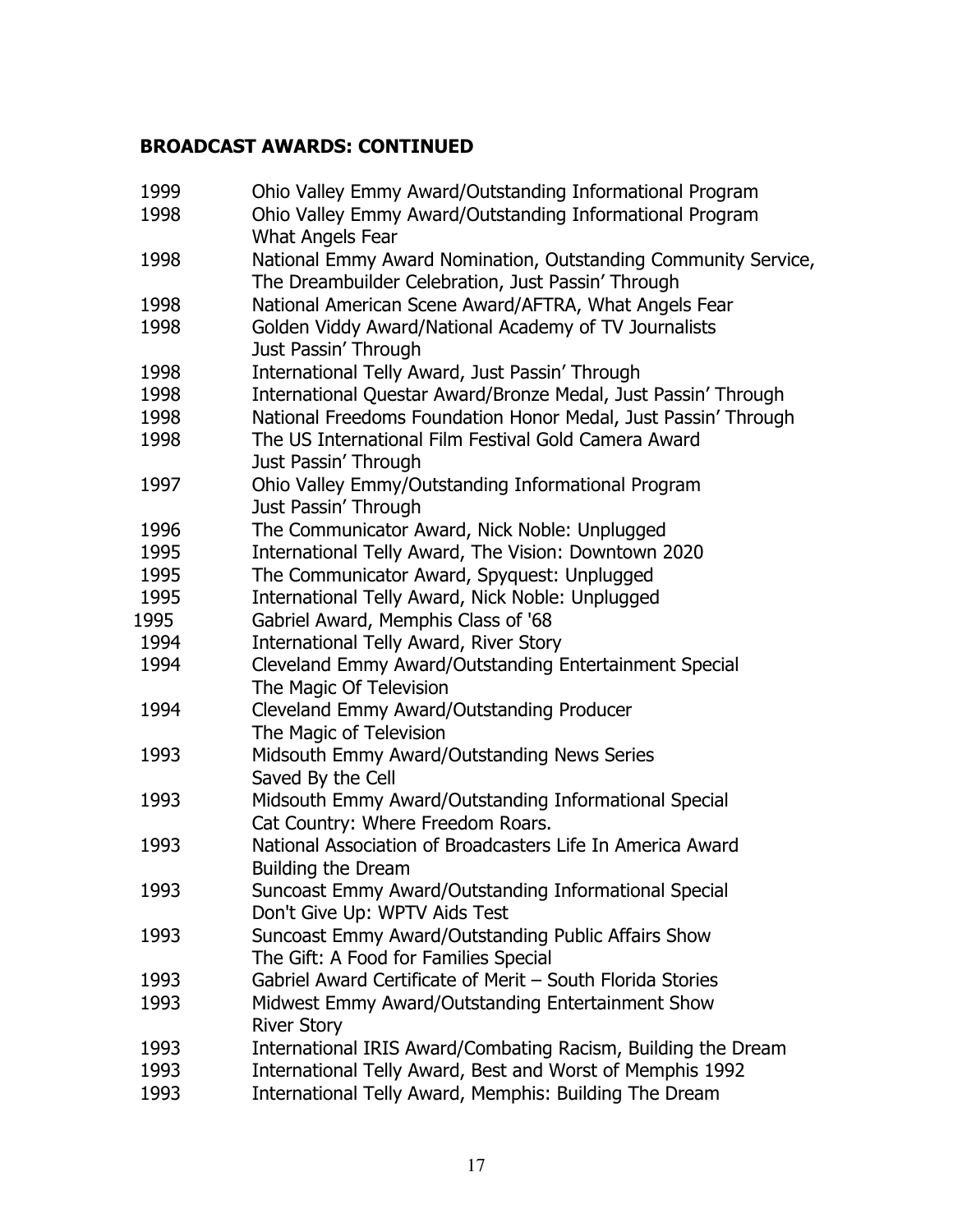## **BROADCAST AWARDS: CONTINUED**

| 1993 | Florida AP Award/Public Service                                |
|------|----------------------------------------------------------------|
|      | The Gift: A Food For Families Special                          |
| 1992 | Suncoast Emmy Award/Entertainment Program                      |
|      | First Day: A South Florida Portrait                            |
| 1992 | Suncoast Emmy Award/Public Affairs Program                     |
|      | <b>Building The Dream</b>                                      |
| 1992 | CEBA - Communication Excellence for Black Audiences            |
|      | Award of Distinction, Memphis: Building the Dream              |
| 1992 | International Telly Award, The Magic of Television II          |
| 1992 | International Telly Award, The Burbank Comedy Show             |
| 1992 | International Telly Award, First Day: A South Florida Portrait |
| 1991 | Cleveland Emmy Award/Entertainment Program, Cleveland Stories  |
| 1991 | St. Louis Emmy Award/Informational Program                     |
|      | Traditions: A Kansas City Legacy                               |
| 1990 | Cleveland Emmy Award/Documentary Production                    |
|      | First Day: A Cleveland Portrait                                |
| 1990 | Cleveland Emmy Award/Magazine Program                          |
|      | The Best and Worst of Cleveland                                |
| 1990 | Midwest Emmy Award/Outstanding Entertainment Program           |
|      | BBC 1: The Gary Burbank Show                                   |
| 1990 | Midwest Emmy Award/Feature Production                          |
|      | The Magic of Television II                                     |
| 1990 | Midwest Emmy Award/Outstanding Entertainment Program           |
|      | BBC 2: The Gary Burbank Show                                   |
| 1990 | Midwest Emmy Award/Writing, The Magic of Television II         |
| 1990 | Midwest Emmy Award/Directing, The Magic of Television II       |
| 1990 | Midwest Emmy Award/Outstanding Entertainment Program           |
|      | <b>Cincinnati Stories</b>                                      |
| 1990 | Gold Medal/International Film Festival of New York             |
|      | The Magic Of Television                                        |
| 1990 | Cincinnati Addy Award, The Magic of Television                 |
| 1989 | Cleveland Emmy Award/Outstanding Entertainment Program         |
|      | <b>Celebrate Cleveland</b>                                     |
| 1989 | Midwest Emmy Award/Outstanding Informational Program           |
|      | Traditions: A Cincinnati Legacy                                |
| 1989 | Gold Special Jury Award/Houston International Film Festival    |
|      | The Magic of Television                                        |
| 1989 | Gold Camera Award/United States Industrial Film Festival       |
|      | The Magic of Television                                        |
| 1988 | Midwest Emmy Award/Outstanding Magazine Program                |
|      | The Best & Worst of Cincinnati                                 |
| 1988 | Midwest Emmy Award/Outstanding Documentary Program             |
|      | First Day: A Cincinnati Portrait                               |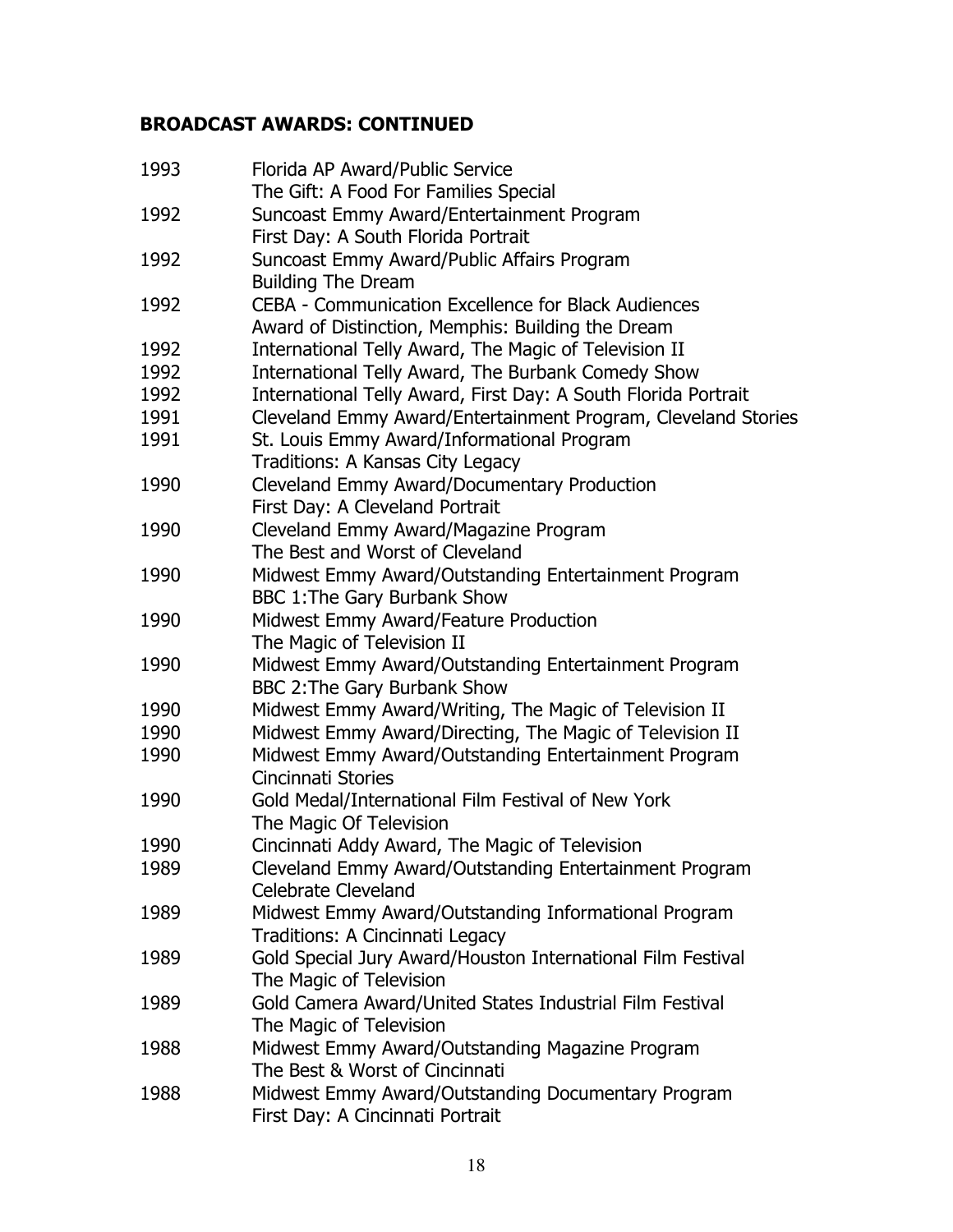## **BROADCAST AWARDS: CONTINUED**

| 1988 | Midwest Emmy Award/Outstanding Entertainment Program<br>Celebrate Cincinnati '88 |
|------|----------------------------------------------------------------------------------|
| 1988 | Midwest Emmy Awards/Outstanding Entertainment Program                            |
| 1986 | The Magic Of Television<br>Midwest Emmy Award/Outstanding Writer                 |
|      | The Magic Of Television                                                          |
| 1988 | Midwest Emmy Award/Outstanding Director                                          |
|      | The Magic Of Television                                                          |
| 1988 | Midwest Emmy Award/Outstanding Magazine Program                                  |
|      | The Best & Worst of Cincinnati                                                   |
| 1987 | Midwest Emmy Award/Outstanding Entertainment Program                             |
|      | The Best & Worst of Cincinnati                                                   |
| 1986 | Midwest Emmy Award/Outstanding Documentary Program                               |
|      | The Pride of Cincinnati                                                          |
| 1986 | Excellence In Journalism Award/Ohio Society of Professional                      |
|      | Journalists/Personality Profile, Ryan's Birthday                                 |
| 1986 | Excellence In Journalism Award/Ohio Society of Professional                      |
|      | Journalists/Sports Feature, The Sixth Man                                        |
| 1985 | Midwest Emmy Award/Outstanding Director                                          |
|      | Murder/Hospital Helicopter                                                       |
| 1984 | Midwest Emmy Award/Outstanding Writer                                            |
|      | Miracle on 13th Street/Many Happy Returns                                        |
| 1986 | New York International Film Festival/Finalist Award/                             |
|      | Outstanding Public Service, Are You Next?                                        |
| 1983 | Midwest Emmy Award/Outstanding Public Service Announcement,<br>Are You Next?     |
| 1983 | Midwest Emmy Award/Outstanding Writer, To Be Again                               |
| 1983 | Midwest Emmy Award/Outstanding Informational Program                             |
|      | Leslie Lemke                                                                     |
| 1983 | Midwest Emmy Award/Outstanding Informational Feature                             |
|      | Self-Portrait: 8 South                                                           |
| 1982 | Midwest Emmy Award/Outstanding Informational Feature                             |
|      | And Saved the Children Alive                                                     |
| 1982 | National Emmy Craft Certificate, Outstanding Writer of Children's                |
|      | Program, Winners, A Young People's Special                                       |
| 1982 | Houston International Film Festival/Silver Medal                                 |
|      | All For The Love of Julie                                                        |
| 1982 | Excellence In Journalism Award/Ohio Society of Professional                      |
|      | Journalists/Writer, And Saved the Children Alive                                 |
| 1982 | Excellence In Journalism Award/Ohio Society of Professional                      |
|      | Journalists/Producer, All For the Love of Julie                                  |
| 1982 | Excellence In Journalism Award/Ohio Society of Professional                      |
|      | Journalists/Producer, The Hills and Hollers                                      |
| 1982 | New York International Film Festival/Silver Medal,                               |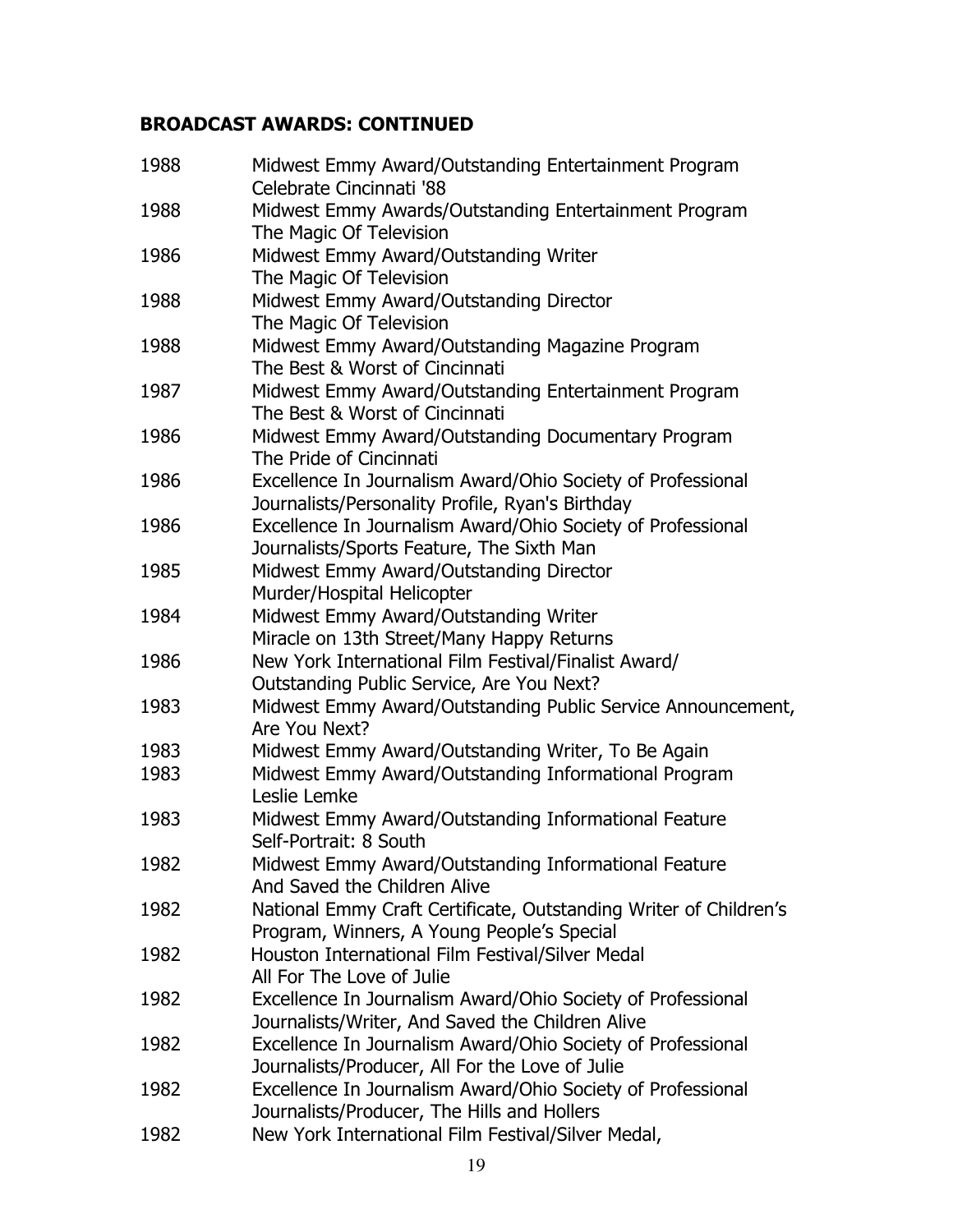|           | Writer-Associate Producer, The Winners                  |
|-----------|---------------------------------------------------------|
| 1982      | Midwest Emmy Award/Outstanding Informational Feature    |
|           | All For the Love of Julie                               |
| 1982      | Midwest Emmy Award/Outstanding Writer                   |
|           | All For the Love of Julie                               |
| 1981      | Midwest Emmy Award/Outstanding Informational Feature    |
|           | <b>Making Mouth Music</b>                               |
| 1981      | American International Film Festival/Red Ribbon, Andrew |
| 1981-2010 | 124 Regional Emmy Nominations from the National Academy |
|           | of Television Arts and Sciences                         |
|           |                                                         |

#### **UNIVERSITY & COMMITTEE ACTIVITIES: NORTHERN KENTUCKY UNVERSITY (Partial List)**

| 1988      | Producer-Director, NKU Basketball, Live on Storer Cable        |
|-----------|----------------------------------------------------------------|
| 1988      | Creator of WNTV, student run closed-circuit television station |
| 1988      | <b>Communications Department Library Liaison</b>               |
| 1988      | <b>Communications Department Assessment coordinator</b>        |
| 1988      | College of Professional Studies Faculty Day Planning Committee |
| 1988      | Search Committee for two RTF Faculty positions                 |
| 1988      | Search Committee for Journalism Faculty position               |
| 1987      | <b>Faculty Benefits Committee</b>                              |
| 1987      | College of Professional Studies Faculty Day Planning Committee |
| 1987      | Search Committee for Journalism Faculty position               |
| 1986-1988 | <b>Faculty Advisor of University Productions</b>               |
|           | <b>Student Broadcast Organization</b>                          |
| 1985-1986 | Faculty Advisor, AERho, Student Broadcast Organization         |
| 1985      | Search Committee for RTF part time engineer position           |
| 1985      | Search Committee for WNKU General Manager position             |
|           |                                                                |

#### **COMMUNITY SERVICE (Partial List 1984-2000)**

2000-present Mentor students who hope to enter broadcasting, including speaking at multiple universities, annual conferences and sitting on panels. 1996-2003 Mentor, Created and directed mentorship program for students and non-students interested in television and movies to get their first experience on a film set. More than 400 opportunities provided. 1994 Mentor, Students from Simon Kenton High School, Video production 1993-present Mentor, Working with student interns from Bowling Green University, University of Cincinnati, Miami University, Xavier University, Hampton University and Depaw University 1990 Coordinator, News Directors Forum: Public forum Ohio Valley National Academy of Television Arts and Sciences